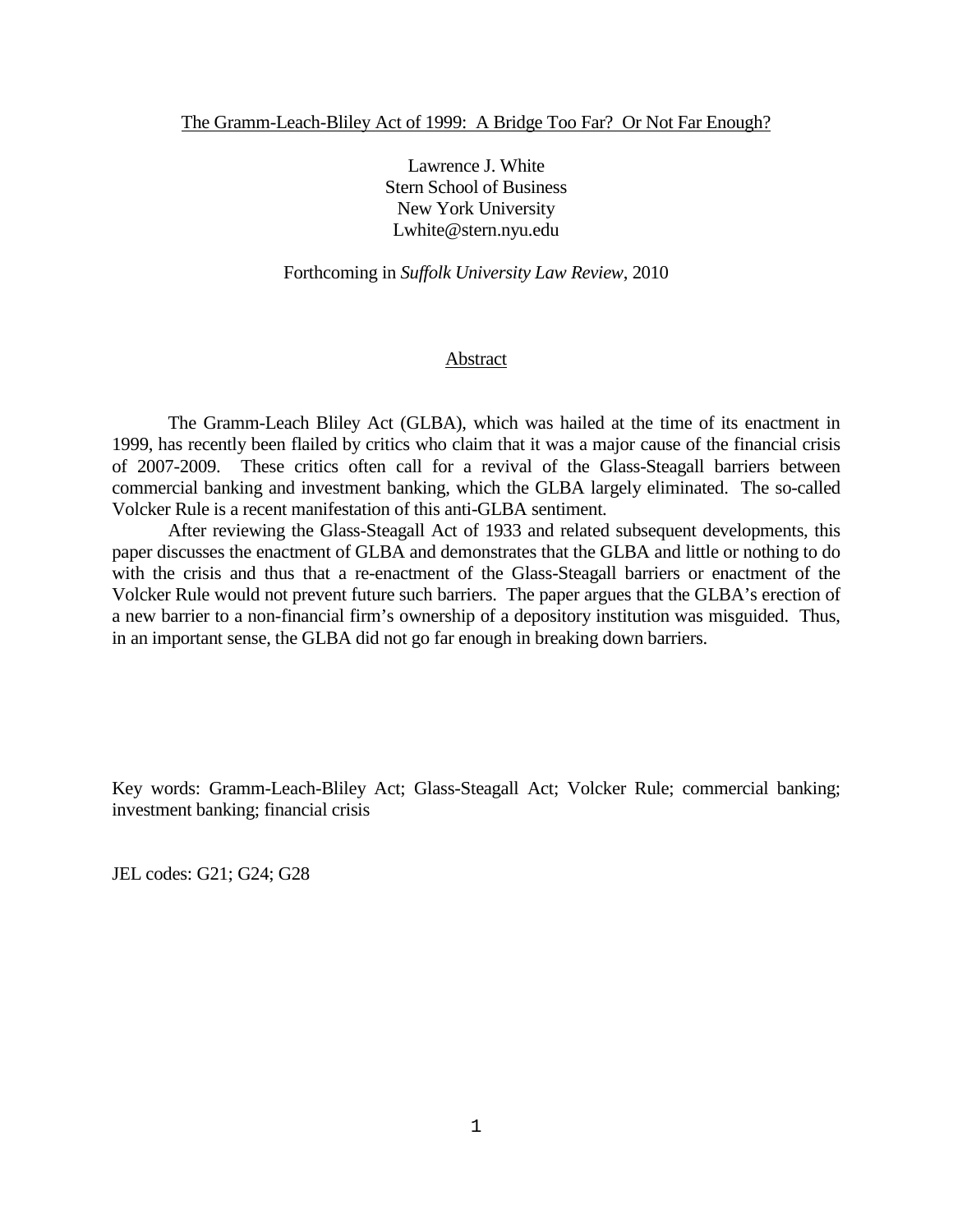## I. Introduction

The Gramm-Leach-Bliley Act (GLBA) of 1999, also termed the Financial Modernization Act of [1](#page-1-0)999, was signed into law on November 12, 1999.<sup>1</sup> At the time of its enactment it was hailed by supporters as an important step forward in the removal of the legal barriers between commercial banking and investment banking in the United States—a step that would strengthen both sectors. [2](#page-1-1)

<span id="page-1-4"></span>A decade later, in the wake of the worst financial crisis since the early 1930s—followed by the worst economic recession since the early 1980s, and possibly since the 1930s—the GLBA has instead been flailed by critics as a major cause of the financial crisis of 2007-2009. These critics often call for a revival of the Glass-Steagall barriers that the GLBA largely eliminated.<sup>[3](#page-1-2)</sup>

A quite recent manifestation of this anti-GLBA sentiment is the so-called Volcker Rule, which would forbid deposit-taking financial institutions from engaging in proprietary trading for their own accounts or from operating hedge funds or private equity operations.<sup>[4](#page-1-3)</sup>

This Article argues that critics are mistaken in attributing a connection between the GLBA

<span id="page-1-0"></span><sup>1</sup> 15 **U.S.C.** §§ 6801-09, 6821-27.

<span id="page-1-1"></span><sup>2</sup> See James A. Leach, Introduction: Modernization of Financial Institutions, 25 **J. Corp. L.** 681, 684 (2000). A commercial bank is a financial institution that funds itself primarily through deposits and uses those funds to make commercial, industrial, and household loans. An investment bank is a financial institution that does not accept deposits and that underwrites and deals in securities. The distinction between the two types of financial institutions has blurred over the decades, at least partly due to the GLBA. Also, during and after the financial crisis, the media often referred simply to "banks" and "bankers" and did not distinguish between the two categories. Similarly, the term "Wall Street," previously reserved for references to investment banks, is now often used by the media indiscriminately to refer to large financial institutions of both types.

<span id="page-1-2"></span><sup>&</sup>lt;sup>3</sup> See Joseph Karl Grant, What the Financial Services Industry Puts Together Let No Person Put Asunder: How the Financial Services Modernization Act of 1999—the Gramm-Leach-Bliley Act—Contributed to the 2008-2009 American Capital Markets Crisis, 73 **Alb. L. Rev.** (forthcoming 2010).

<span id="page-1-3"></span><sup>&</sup>lt;sup>4</sup> The Volcker Rule would also place a merger-based cap on the size of financial institutions, so as to discourage their becoming too-big-to-fail.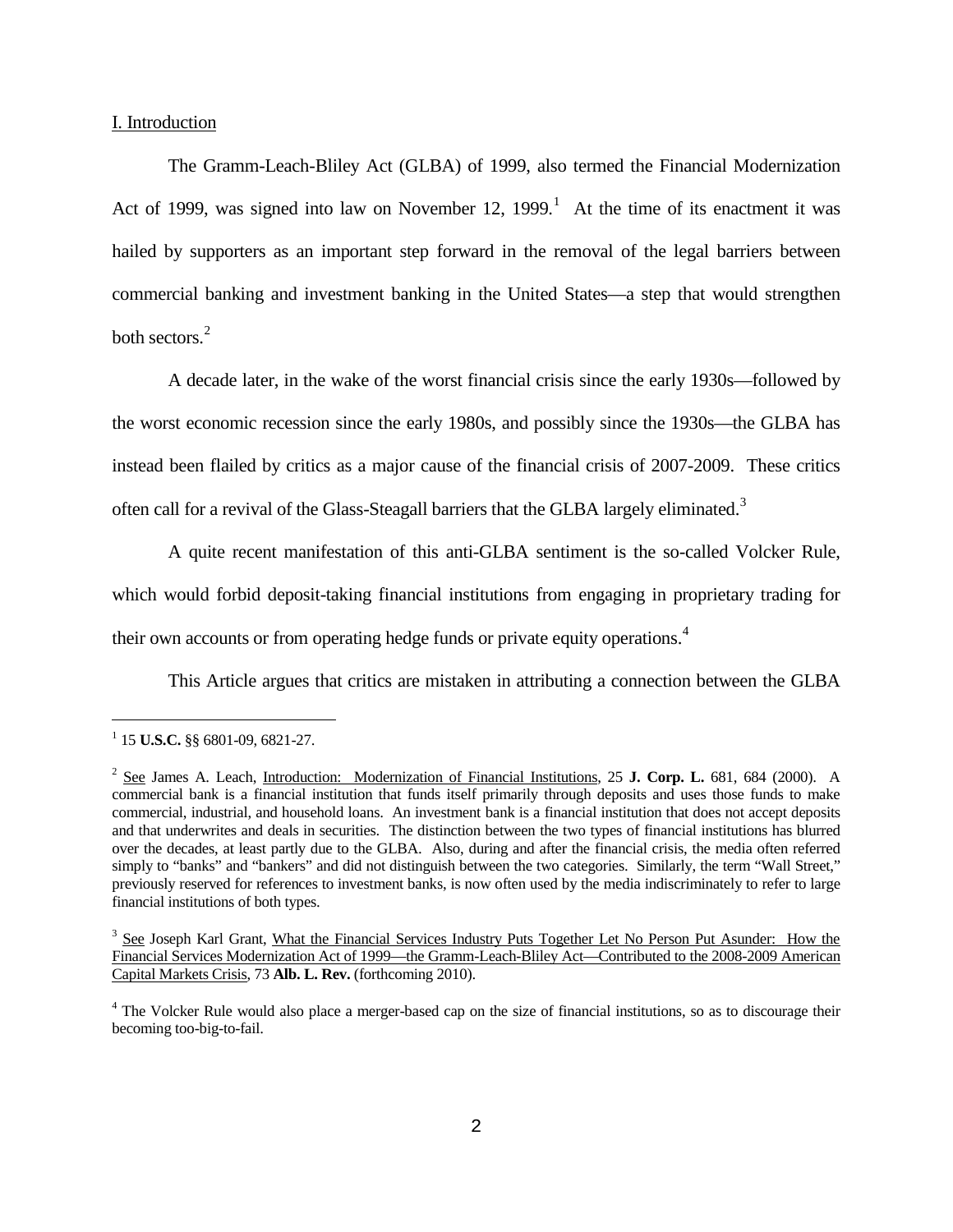and the financial crisis. In fact, the GLBA had very little, if anything, to do with the financial crisis. Virtually all of the actions that can properly be identified as causes of the crisis could have occurred, and probably would have occurred, even if the GLBA had never been enacted—indeed, even if the original Glass-Steagall barriers had remained wholly intact.<sup>[5](#page-2-0)</sup> Thus, a revival of the Glass-Steagall Act would achieve little, if anything, toward forestalling the kinds of actions that created the crisis or that might create a similar crisis in the future. The same argument applies to an application of the Volcker Rule.

Further, a section of the GLBA erected new barriers to the ability of a non-financial firm to own a depository institution. This Article argues that this section is misguided. Thus, in an important sense, the GLBA did not go far enough in breaking down barriers.

The remainder of this Article expands on these ideas. Part II provides some explanation and background on the GLBA. Part III discusses the causes of the financial crisis of 2007-2009 and shows that the GLBA had little, or nothing to do with that crisis. Part IV addresses the issue of nonfinancial firms' owning depository institutions. Section V concludes with forward-looking recommendations for public policy.

#### II. The GLBA and its Context

÷,

At the heart of the GLBA was a partial repeal of the Glass-Steagall Act.<sup>[6](#page-2-1)</sup> Thus, to understand the GLBA, it is necessary to understand the Glass-Steagall Act.

<span id="page-2-0"></span> $<sup>5</sup>$  See infra Part II (discussing how beginning in the 1970s, regulatory and judicial interpretations of the Glass-Steagall</sup> Act eroded some of the barriers that the Act had erected).

<span id="page-2-1"></span> $6$  Pub. L. No. 73-66, 48 Stat. 162 (consisting of Sections 16, 20, 21, and 32 of the Banking Act of 1933).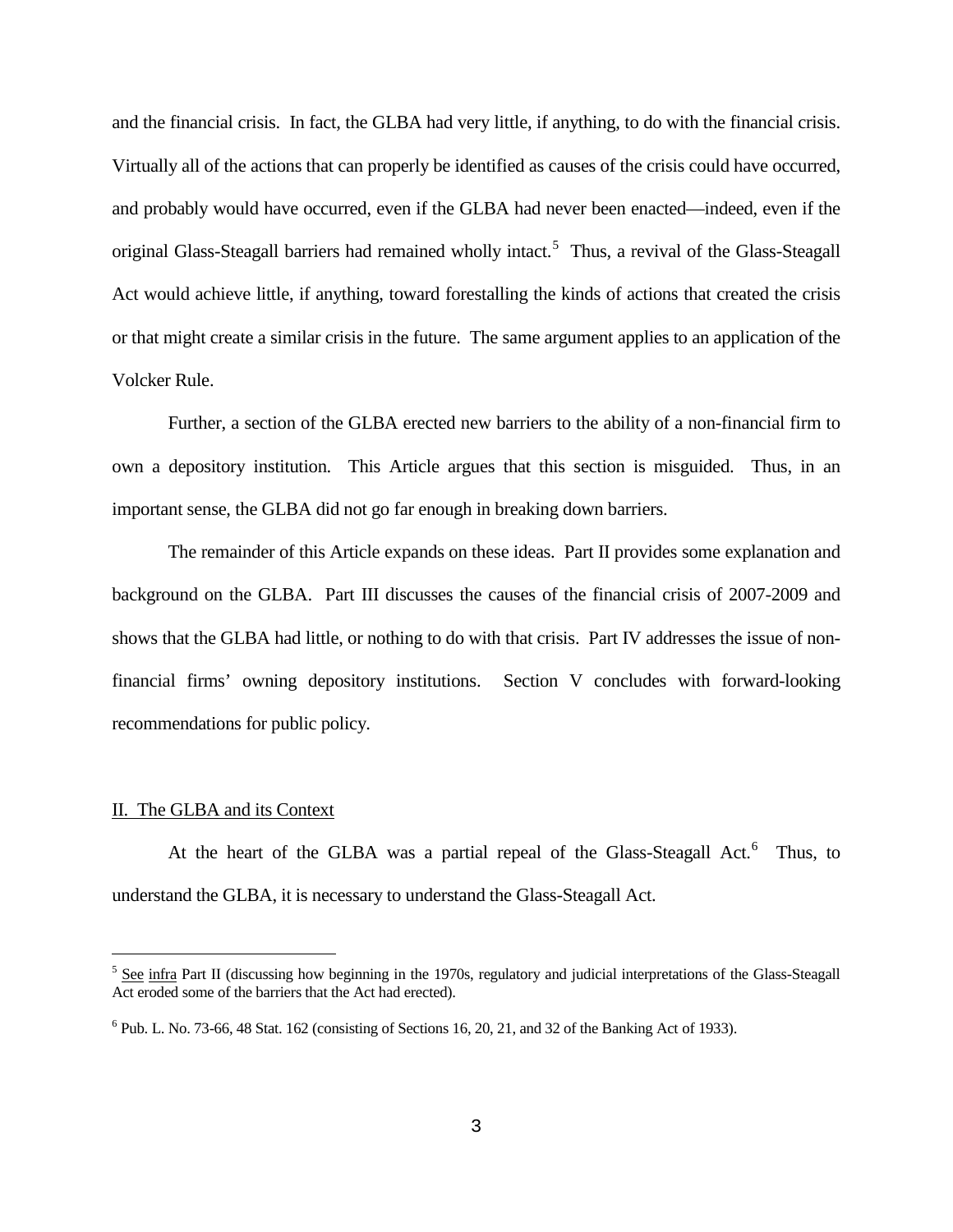## A. Enacting Glass-Steagall

i<br>I

In the wake of the stock market crash of 1929, the failure of thousands of commercial banks between 1929 and 1933, and the descent of the United States economy into the Great Depression, Congress saw the need for substantial reform of the banking system, initially embodied in the Banking Act of 1933.<sup>[7](#page-3-0)</sup> Because the securities activities of commercial banks were thought to have contributed to the stock market crash and to the subsequent flood of bank failures, Congress included the Glass-Steagall provisions.<sup>[8](#page-3-1)</sup> In Section 16, commercial banks, and in Sections 20 and 32, their holding companies and affiliates, were forbidden to undertake investment banking activities Also, in Section 21, investment banking companies (in Section 21) were forbidden from accepting deposits and thereby acting like commercial banks. In essence, commercial banks, which took in deposits and made business loans, and their holding companies could not underwrite or deal in securities; and investment banks, which underwrote and dealt in securities, could not offer deposits.

The strength of Congress's feeling about the importance of this separation is indicated by the absence of any "grandfathering" of existing mixed arrangements. Those financial firms that embodied both functions were expected to divest (i.e., spinoff or sell) or shut down one or the

<span id="page-3-0"></span> $<sup>7</sup>$  In addition to the Glass-Steagall provisions, the Banking Act of 1933 also strengthened the safety-and-soundness</sup> regulatory system, created the Federal Deposit Insurance Corporation and the system of federal deposit insurance, mandated that interest could not be paid on checking accounts, and gave the Federal Reserve authority to establish ceilings on the interest that could be paid on other kinds of deposits, which subsequently became known as "Regulation Q". Throughout the 1930s Congress continued to pass legislation that restructured the financial sector and its regulation.

<span id="page-3-1"></span><sup>&</sup>lt;sup>8</sup> The dangers of mixing commercial banking and investment banking were seen as two-fold. First, the investment banking arm of a dual organization might lean on the depository arm to invest in the bonds of a financially weak client of the investment bank, thereby endangering the safety and soundness of the depository. Alternatively, the depository arm might ask the securities arm to underwrite a new securities issuance of a weak client, thereby allowing the bank's loan to be repaid at the expense of whoever bought the client's securities. The former action was a problem for the safety and soundness of the commercial bank; the latter action was a problem for the portfolios of the investment bank's customers.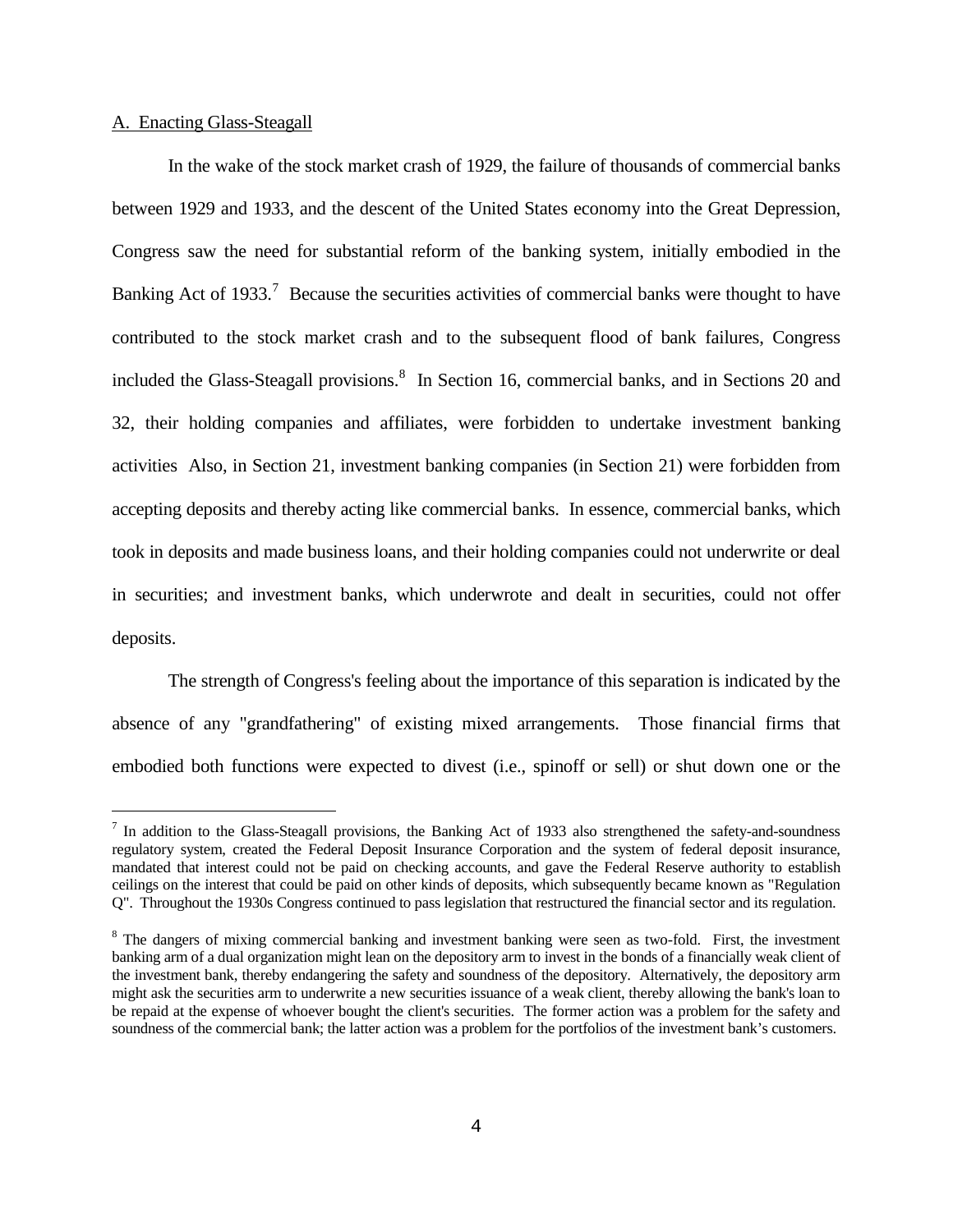other.<sup>[9](#page-4-0)</sup>

# B. Some Important Additions

As discussed above, the Glass-Steagall Act restricted bank holding companies from engaging in investment banking. But few other restrictions were placed on bank holding companies.

The Bank Holding Company Act (BHCA) of 1956 made major changes in this structure.<sup>[10](#page-4-1)</sup> The BHCA was primarily designed to prevent multi-bank holding companies from extending their networks of separately chartered banks across state lines, since all states at the time prohibited branching across state lines.<sup>[11](#page-4-2)</sup> As part of the BHCA, however, multi-bank bank holding companies were prevented from engaging in activities that were not financial services. In essence, banking was separated from "commerce." By preventing multi-bank bank holding companies from engaging in non-financial activities, the BHCA also prevented an industrial or commercial company from buying or merging with a multi-bank bank holding company, and the insurance business was explicitly prohibited from bank holding companies. In 1967, the Savings and Loan Holding Company Act<sup>[12](#page-4-3)</sup> established similar prohibitions for multi-thrift holding companies.<sup>[13](#page-4-4)</sup>

Overlooked by the BHCA of 1956 was a bank holding company that owned only one bank.

<span id="page-4-0"></span> $9$  Perhaps the most famous of these split-ups was that of J.P. Morgan & Co. ("the House of Morgan"), which split into J.P. Morgan & Co. (a commercial bank) and Morgan-Stanley (an investment bank).

<span id="page-4-1"></span> $10$  Bank Holding Company Act of 1956, Pub. L. No. 84-511, 70 Stat. 133.

<span id="page-4-2"></span> $11$  Unlike the Glass-Steagall Act, the BHCA did "grandfather" existing interstate arrangements.

<span id="page-4-3"></span><sup>&</sup>lt;sup>12</sup> Pub. L. No. 90-255, 82 Stat. 5.

<span id="page-4-4"></span> $13$  The term "thrift" is often used to describe savings and loan institutions and savings banks.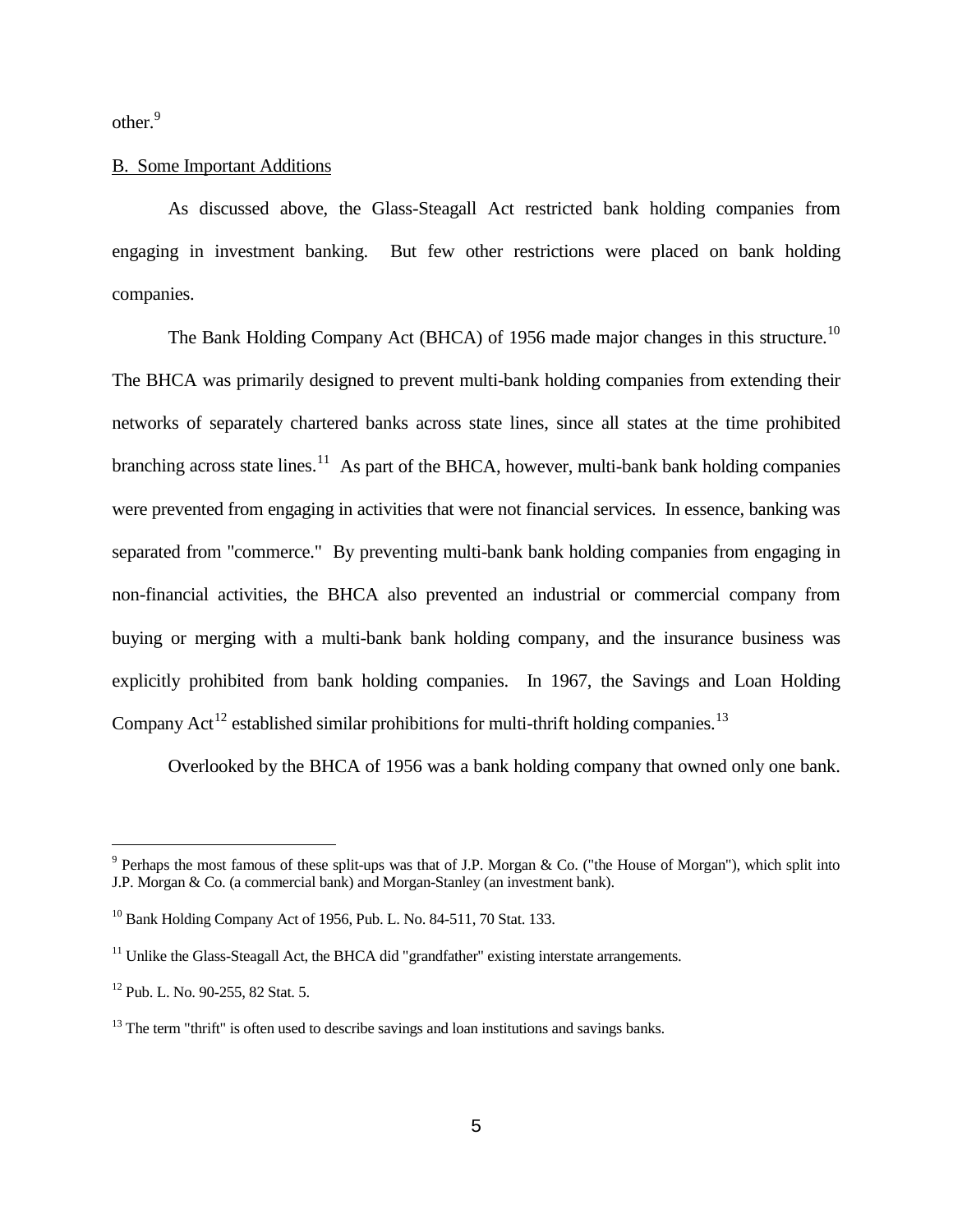<span id="page-5-3"></span>This loophole was closed in the BHCA Amendments of  $1970$ .<sup>[14](#page-5-0)</sup>

#### C. Erosion of Glass-Steagall

÷,

<span id="page-5-2"></span>The Glass-Steagall barriers remained intact until the 1970s, when expansion initiatives by commercial banks and investment banks, often challenged in the courts or before regulatory agencies but eventually approved, eroded those barriers. From the commercial banking side, commercial banks began to offer various kinds of securities services to household and business customers (e.g., assisting in stock purchases and sales) and began to offer corporate finance services (e.g., assistance in the private placement of securities issuances, and advice and assistance on mergers, acquisitions, divestitures, capital structures, and financial planning).<sup>[15](#page-5-1)</sup> From the investment banking side, investment banks undertook activities that attracted business from both the assets side and the liabilities side of commercial banks' balance sheets. On the assets side, larger corporations were increasingly encouraged to borrow money through bond issuances in the securities markets rather than through loans from a commercial bank. Mortgage securitization, which began in 1970 with the Government National Mortgage Association (Ginnie Mae), meant that residential mortgages could be financed through the securities markets rather than through the deposits that were gathered by commercial banks and thrifts. On the liabilities side, money market mutual funds (MMMFs), which first came into existence in 1972, offered households a deposit-like

<span id="page-5-0"></span><sup>&</sup>lt;sup>14</sup> Pub. L. No. 91-607, 84 Stat. 1760. In the following years Congress neglected to enact a similar extension of restrictions to the single thrift holding company. A unitary thrift holding company was thus able to engage in commercial and industrial activities, and, reciprocally, commercial and industrial companies could own thrift institutions. Additionally, unitary thrift holding companies could offer insurance. The GLBA closed off the possibility that any new industrial or commercial company could form a unitary thrift holding company after May 4, 1999. See infra Parts II.D, IV.

<span id="page-5-1"></span><sup>15</sup> See Harvey A. Rowen, The Intersection of the Banking and Securities Industries and Future Deregulation, **The Deregulation of the Banking and Securities Industries** 305 (Lawrence G. Goldberg & Lawrence J. White eds., 1979).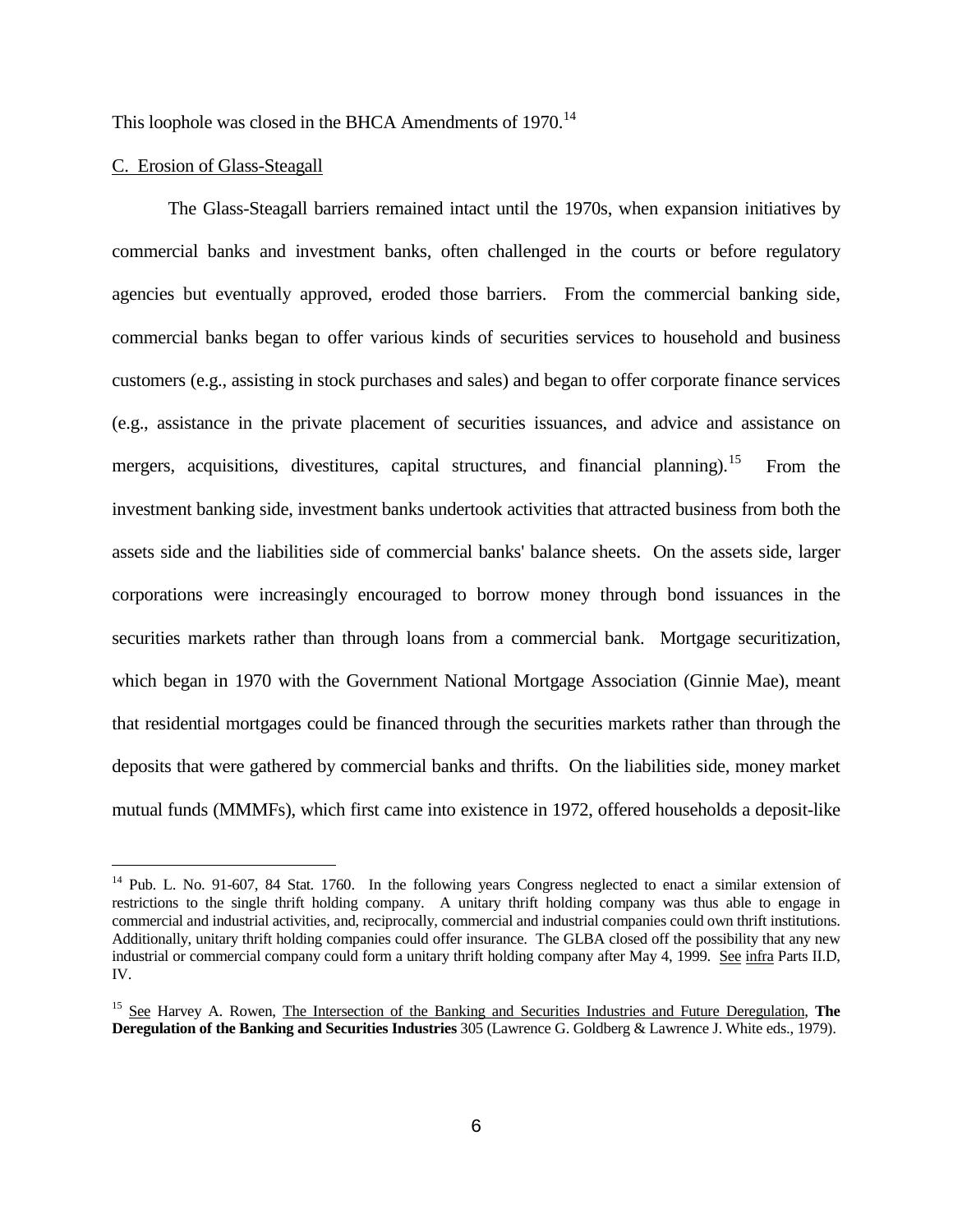instrument that was relatively safe and liquid but that offered higher interest yields than could regulation-capped bank and thrift deposits.

The 1980s and 1990s brought more incursions from both sides. The deregulation of stock brokerage commission rates in the early 1970s opened the door for discount brokerage services. Banks saw discount brokerage (involving only transactions services, without advice or research for customers) as a permitted product-differentiating strategy for entering the securities brokerage business. Then, in 1987, the Federal Reserve first allowed commercial banks to undertake a limited amount of underwriting of corporate securities, with those limits gradually loosened in the 1990s.<sup>[16](#page-6-0)</sup>

<span id="page-6-2"></span>From the investment banking side, MMMFs grew sharply between 1978 and 1982 in response to double-digit interest rates combined with regulatory restrictions on the interest yields that commercial banks and thrifts could pay to depositors.<sup>[17](#page-6-1)</sup> Even after these restrictions were removed in the early 1980s, the MMMF industry continued to grow. The short-term assets in which MMMFs could invest gradually expanded beyond treasury bills and large-bank certificates of deposit to encompass commercial paper—very short-term bonds that are issued by companies which moved another lending product away from the assets side of banks' balance sheets and into the securities markets.

Also, in the 1980s and early 1990s, the savings and loan debacle and the consequent implosion of the thrift industry opened opportunities for other routes for financing residential

<span id="page-6-0"></span><sup>&</sup>lt;sup>16</sup> See Jonathan R. Macey, The Business of Banking: Before and After Gramm-Leach-Bliley 25 J. Corp. L. 691, 717-18 (2000) (describing gradual regulatory expansion of banks into corporate underwriting); James R. Barth, R. Dan Brumbaugh, Jr., & James A. Wilcox, Policy Watch: The Repeal of Glass-Steagall and the Advent of Broad Banking, 14 **J. Econ. Persp.** 191, 192 (2000) (discussing erosion of Glass-Steagall).

<span id="page-6-1"></span><sup>&</sup>lt;sup>17</sup> Lawrence J. White, The S&L Debacle: Public Policy Lessons for Bank and Thrift Regulation 69 (1991) (stating MMMFs grew from less than \$10 billion in December 1978 to over \$235 billion in December 1982).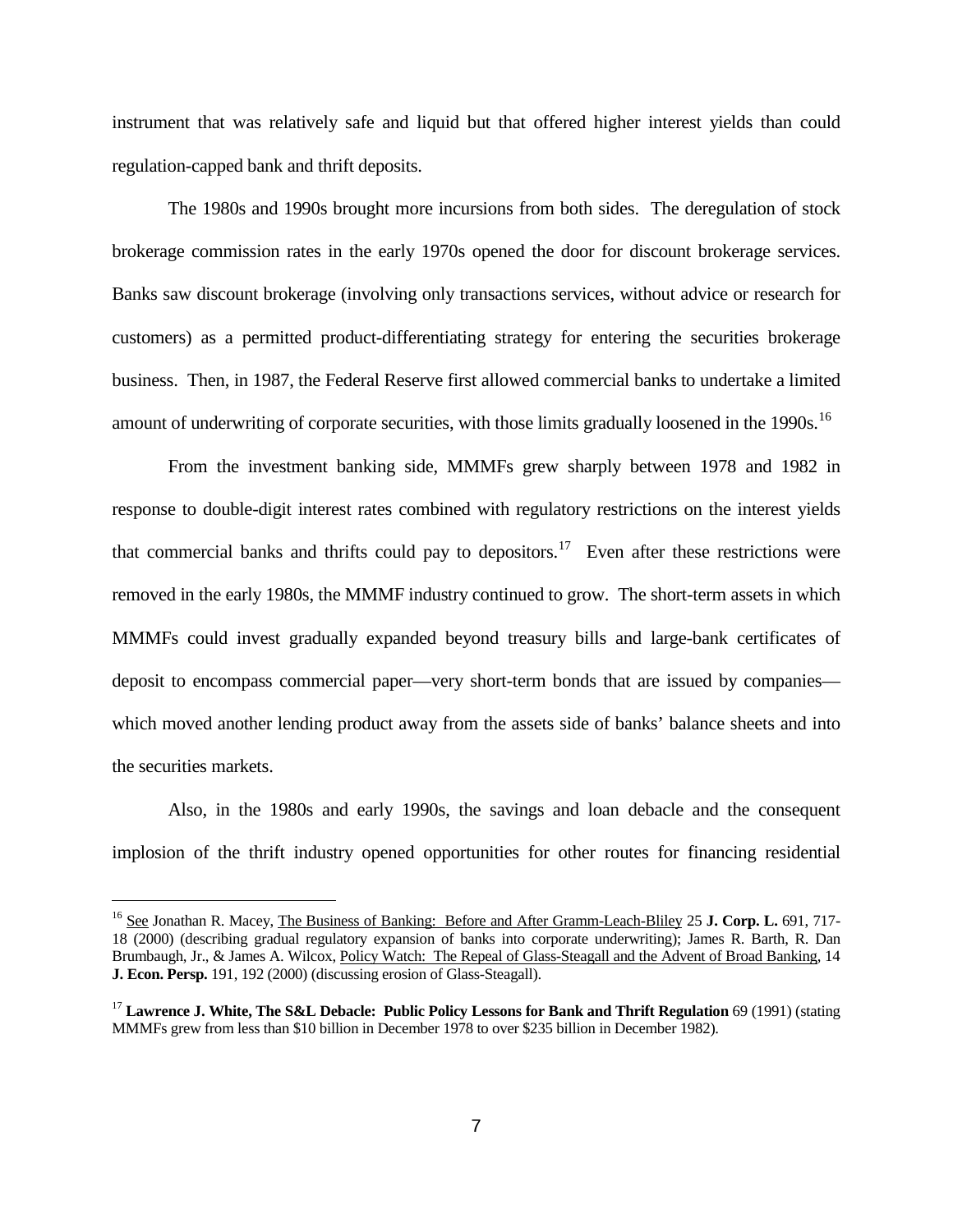<span id="page-7-4"></span>mortgages.<sup>[18](#page-7-0)</sup> Partly, commercial banks expanded their mortgage activities. But, more importantly, securitization of residential mortgages by two government sponsored enterprises that focused on residential mortgage finance—the Federal National Mortgage Association (Fannie Mae) and the Federal Home Loan Mortgage Corporation (Freddie Mac)—meant mortgages were increasingly moving off the assets side of bank and thrifts' balance sheets and into the securities markets.<sup>[19](#page-7-1)</sup> Further, the success of securitization for residential mortgages, and the continuing improvements in data processing and telecommunications technologies, led to securitization and the concomitant movement off banks' balance sheets of commercial real estate mortgages, credit card receivables, auto loans, and other consumer loans.

#### D. The GLBA

<span id="page-7-3"></span>Beginning in the 1970s and continuing through the 1990s, the commercial banking industry—in addition to the incursions that were documented above—began lobbying efforts to repeal the Glass-Steagall Act, in whole or in part, so as to gain easier and more direct entry into the securities industry. For the most part, the investment banking industry resisted.<sup>[20](#page-7-2)</sup> The investment banking industry had little interest in entering the commercial banking industry and primarily

<span id="page-7-0"></span> $18 \underline{Id}$  at chs. 4-9.

<span id="page-7-1"></span><sup>&</sup>lt;sup>19</sup> See W. Scott Frame & Lawrence J. White, Fussing and Fuming at Fannie and Freddie: How Much Smoke, How Much Fire? 19 **J. Econ. Persp.** 159, 168-69 (2005).

<span id="page-7-2"></span><sup>20</sup> See Rowen, supra note [15;](#page-5-2) **Anthony Saunders & Ingo Walter, Financial System Design: The Case for Universal Banking** (1996) [hereinafter **Saunders & Walter, Financial System Design**]; **Anthony Saunders & Ingo Walter, Universal Banking in the United States: What Could We Gain? What Could We Lose?** (1994) [**Saunders & Walter, Universal Banking**]; **Ingo Walter**, **Deregulating Wall Street: Commercial Bank Penetration of the Corporate Securities Market** (1985); Bernard Shull & Lawrence J. White, The Right Corporate Structure for Expanded Bank Activities, 115 **J. Banking L.** 446 (1998) (giving flavor of commercial banking industry pressures and investment banking industry resistance).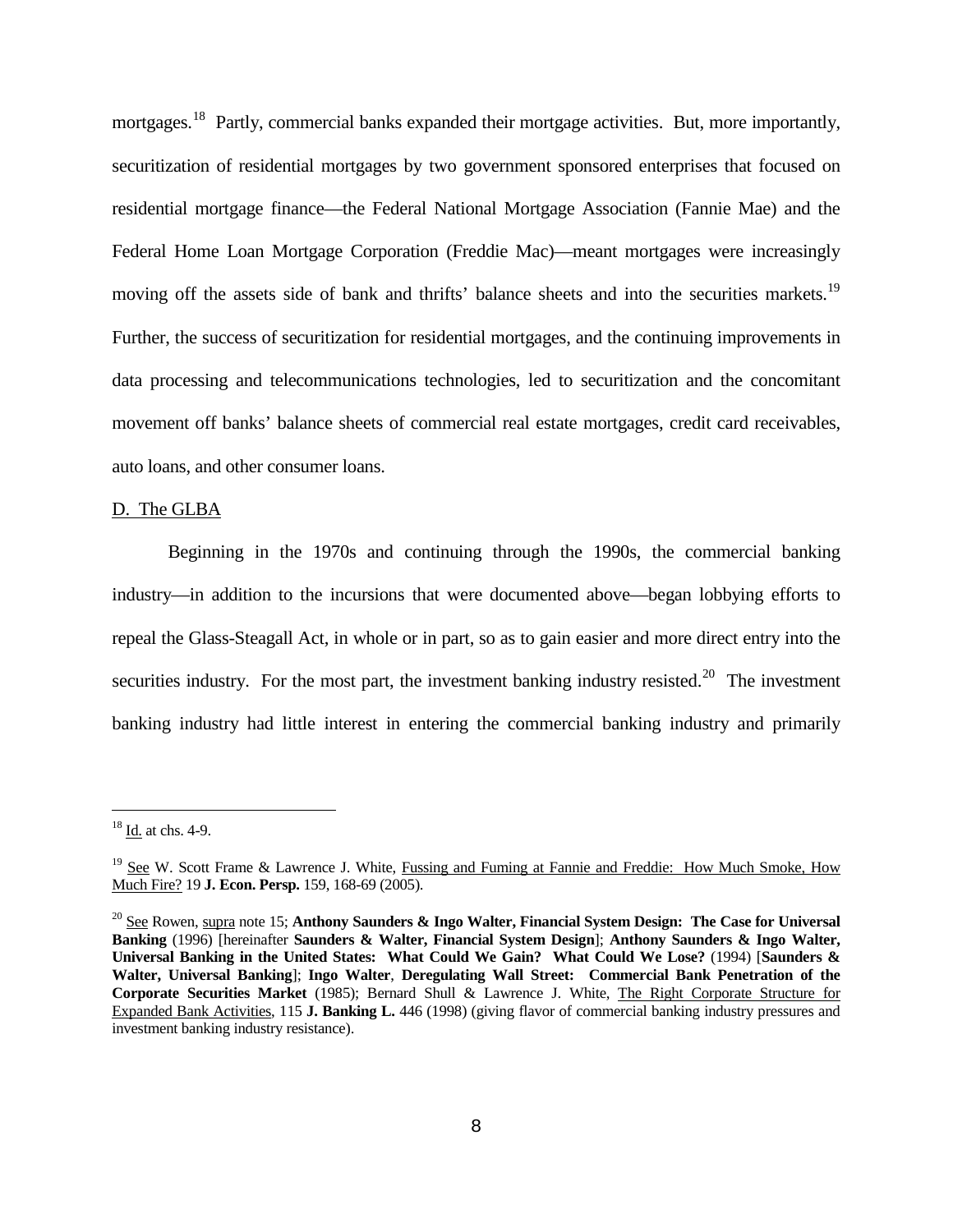wanted to protect its turf from incursions. $^{21}$  $^{21}$  $^{21}$ 

i<br>I

By the end of the 1990s, however, the investment banking industry saw the handwriting on the wall and largely capitulated.<sup>22</sup> It may have helped that empirical academic research—some as early as 1941(!) and continuing through the 1980s and 1990s—increasingly showed that the perceptions of the harms from the pre-1933 mixing of commercial banking and investment banking, which underlay the passage of the Glass-Steagall Act, had little factual basis.<sup>[23](#page-8-2)</sup> Finally, Citicorp's 1998 acquisition of Travelers Group, which encompassed a diverse portfolio of insurance operations as well as a major investment bank (Salomon Smith Barney) and which the Federal

<span id="page-8-0"></span> $21$  See supra note [14](#page-5-3) and accompanying text (discussing unitary thrift company activities). The unitary thrift charter already provided an opportunity for owning a depository institution, as did the industrial loan corporation charter offered by a few states.

<span id="page-8-1"></span><sup>&</sup>lt;sup>22</sup> See Macey, supra note [16,](#page-6-2) at 718-19 (implying investment banks eager to enter commercial banking). Although at the time, they may have complained about the ability of larger—as measured by the total assets on their balance sheets commercial banks to "put their balance sheets to use" in attracting clients and about their ability to attract low cost funding by attracting deposits, the investment banks were not eager to enter commercial banking themselves. Rather, they did not want competition from commercial banks. After the passage of the GLBA, hundreds of commercial banks formed financial holding companies that allowed them to expand into investment banking and/or insurance. See infra Part III (discussing causes of 2007-2009 financial crisis). Until September 2008, no domestically headquartered investment bank had become a financial holding company, because to do so would have brought them under the regulatory purview of the Federal Reserve, which they wished to avoid. In September 2008, however, during the wake of the Lehman Brothers' bankruptcy and the prospect of creditor runs on other large investment banks, Goldman Sachs and Morgan Stanley eagerly sought the status of financial holding companies. They did this as a way of assuring their creditors that they would be under the aegis of a tough financial regulator—the Federal Reserve—as compared to the Securities and Exchange Commission, which was perceived as a weak regulator. Merrill Lynch effectively did the same by agreeing to be acquired by Bank of America.

<span id="page-8-2"></span><sup>&</sup>lt;sup>23</sup> See generally **George J. Benston, The Separation of Commercial and Investment Banking: The Glass-Steagall Act Revisited and Reconsidered** (1990); **William Nelson Peach, The Securities Activities of National Banks** (1941); **Saunders & Walter, Financial System Design**, supra note [20;](#page-7-3) **Saunders & Walter, Universal Banking**, supra note [20;](#page-7-3) **Eugene White, The Regulation and Reform of the American Banking System** (1983); George J. Benston, Universal Banking, 8 **J. Econ. Persp.** 121 (1994); George J. Benston, The Federal "Safety Net" and the Repeal of the Glass-Steagall Act's Separation of Commercial and Investment Banking, 2 **J. Fin. Services Res.** 287 (1989); Randall S. Kroszner & Raghuram G. Rajan, Organization Structure and Credibility: Evidence from Commercial Bank Securities Activities before the Glass-Steagall Act, 39 **J. Monetary Econ.** 475 (1997); Randall S. Kroszner & Raghuram G. Rajan, Is the Glass-Steagall Act Justified? A Study of the U.S. Experience with Universal Banking Before 1933, 84 **Am. Econ. Rev.** 810 (1994); Manju Puri, Commercial Banks in Investment Banking Conflict of Interest or Certification Role? 40 **J. Fin. Econ.** 373 (1996).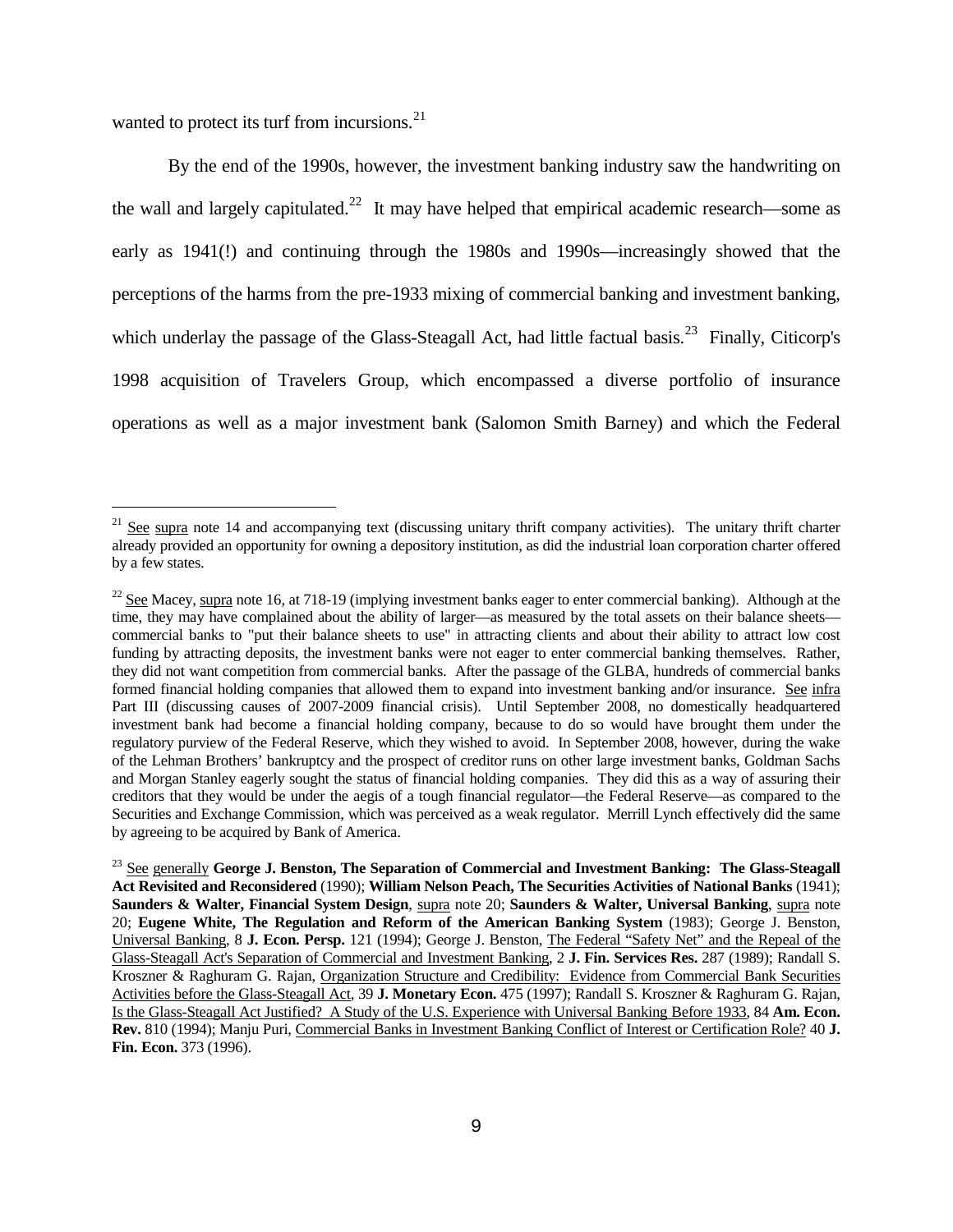Reserve approved on an interim basis, provided the immediate impetus for Congress to act.<sup>[24](#page-9-0)</sup>

Congress finally passed the GLBA, and President Clinton signed it into law on November 12, 1999.<sup>25</sup> Although the GLBA covered a number of issues in its 145 pages, the essential features, for the purposes of this Article, are relatively simple.<sup>[26](#page-9-2)</sup> The GLBA repealed Sections 20 and 32 of the Glass-Steagall Act, which had prevented commercial banks from being affiliated with investment banks.<sup>[27](#page-9-3)</sup> After the GLBA's enactment, commercial banks could transform their BHCs into financial holding companies, which could engage in investment banking activities through nonbank subsidiaries. National banks may also conduct these activities in separately capitalized subsidiaries of the bank. The GLBA also amended the BHCA to permit financial services companies to engage in insurance through a non-bank subsidiary. Finally, the GLBA prohibits any new acquisition of a unitary thrift holding company by a non-financial—a commercial or industrial—company. The GLBA "grandfathered" existing unitary thrift holding companies that were owned by non-financial companies, but it prohibited these "grandfathered" holding companies from being sold to another non-financial company.

#### E. Post-GLBA

÷,

As discussed in Part II.C above, the commercial banks were the most eager to take

<span id="page-9-0"></span><sup>&</sup>lt;sup>24</sup> Travelers Group encompassed a diverse portfolio of insurance operations as well as a major investment bank, Salomon Smith Barney. The Federal Reserve's interim approval required Citicorp to divest any prohibited assets within two to five years.

<span id="page-9-1"></span> $25$  See Leach, supra note [2,](#page-1-4) at 684 (delineating reform attempts).

<span id="page-9-2"></span> $26$  See Leach, supra note [2,](#page-1-4) at 684-89 (summarizing Act's purpose and effects); Macey, supra note [16,](#page-6-2) at 709-19 (discussing Act's purpose and resulting shift in banking regulation); Barth, Brumbaugh, & Wilcox, supra not[e 16,](#page-6-2) at 193- 196 (summarizing Act's major provisions).

<span id="page-9-3"></span> $27$  Sections 16 and 21 were retained, however, so commercial banks themselves cannot undertake investment banking, and investment banks cannot offer deposits.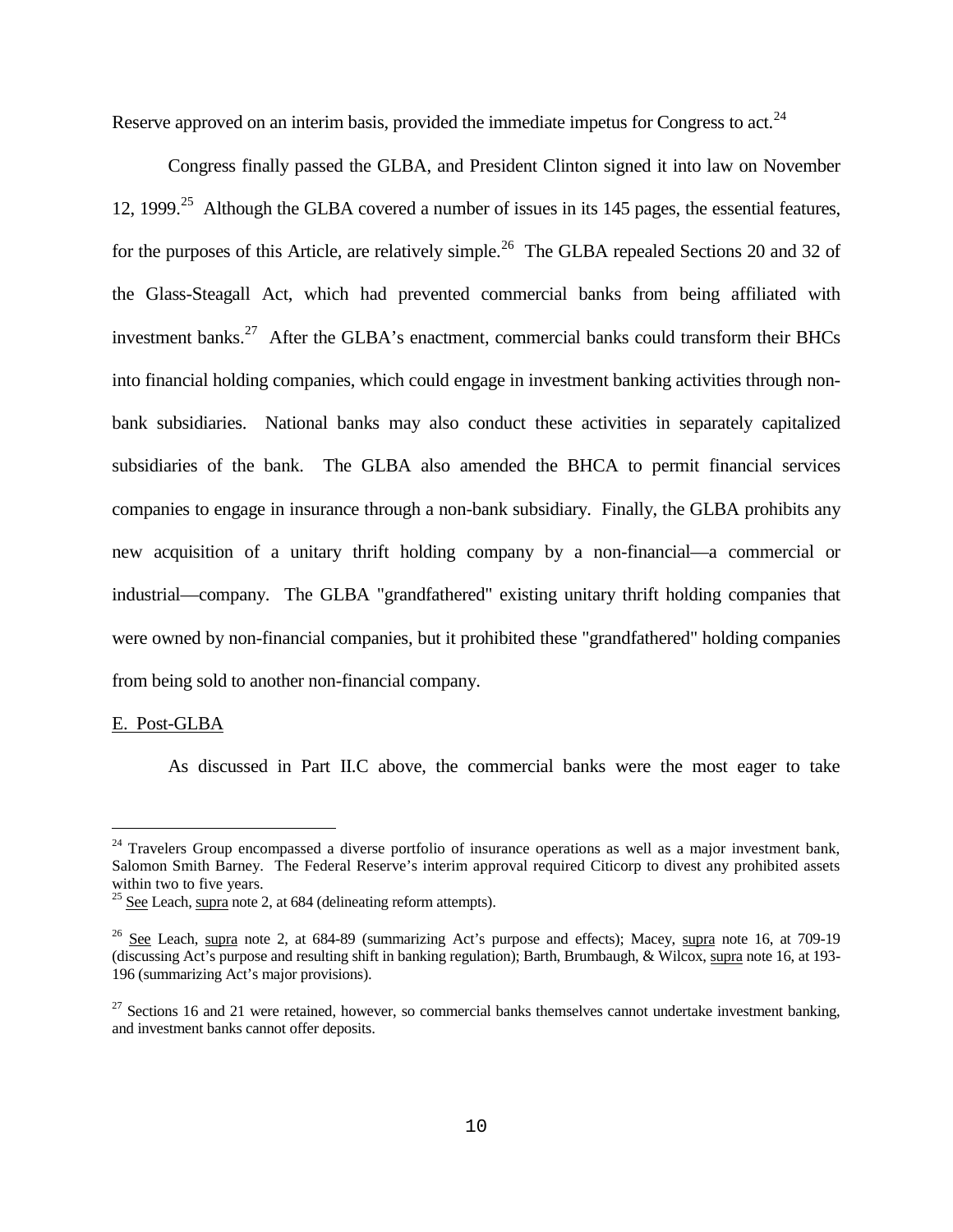advantage of the GLBA. Not surprisingly, after the passage of the GLBA, it was the commercial banks that formed the financial holding companies that were authorized under the GLBA, so as to undertake investment banking and insurance company activities. The investment banks stayed away.

As of February 25, 2010, there were 534 financial holding companies registered in the United States.<sup>28</sup> Forty of those were formed by large foreign banks with headquarters outside the United States, most of which had never been bound by restrictions like Glass-Steagall and thus had been an amalgam of commercial banking and investment banking even before the GLBA. There were two small insurance agencies, Meader Insurance Agency, Inc. and Neighbor Insurance Agency, Inc., that owned a tiny bank (First National Bank of Kansas; \$58 million in assets, as of year-end 2008) and a small bank (Farmers State Bank of Marion, IA; \$557 million in assets, as of year-end 2008), respectively. Goldman Sachs and Morgan Stanley each had a financial services company, which they formed only in late  $2008$  under the duress of the financial crisis.<sup>[29](#page-10-1)</sup> American Express and MetLife also formed financial services companies in early 2009 so as to qualify to receive federal aid under the Troubled Asset Recovery Program. United States bank holding companies formed the remaining 488 financial holding companies, which amounted to over 90% of the total.

#### III. The Financial Crisis of 2007-2009: Was the GLBA Responsible?

<span id="page-10-0"></span> $\frac{28}{28}$  See Federal Reserve Board, Financial Holding Companies (Mar. 29, 2010), http://www.federalreserve.gov/generalinfo/fhc (listing bank holding companies electing treatment as financial holding companies).

<span id="page-10-1"></span> $29$  See supra note 22 (explaining why Goldman Sachs and Morgan Stanley sought to become financial holding companies in September 2008).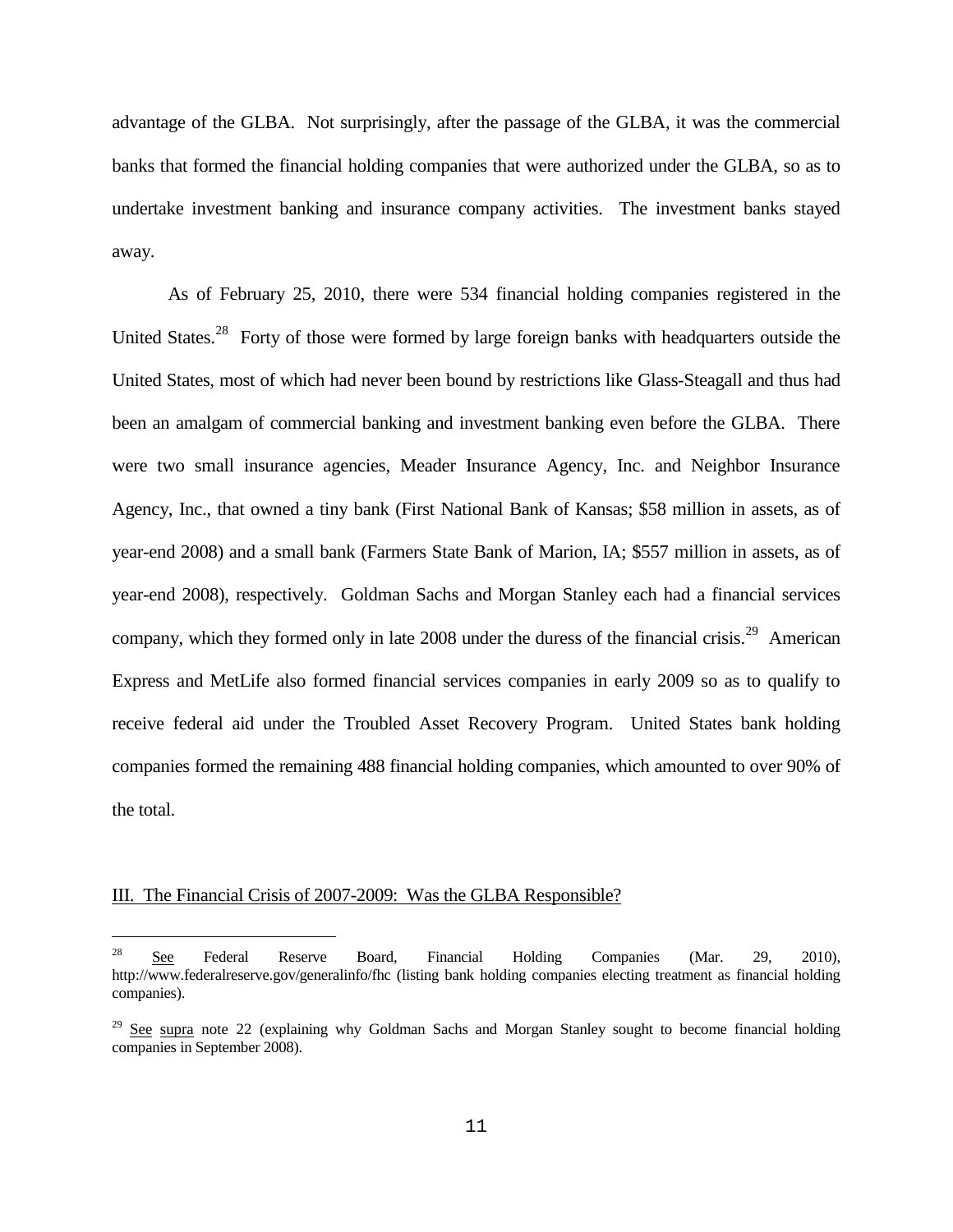As noted previously, critics argue that the GLBA was at least partly responsible for the financial crisis of 2007-2009. This section argues otherwise.

#### A. The Causes of the Financial Crisis of 2007-2009

i<br>I

At the center of the financial crisis of 2007-2009 was a ten-year national housing bubble that expanded dramatically, and then popped just as dramatically.<sup>[30](#page-11-0)</sup> The bubble had been inflated by increasingly lenient lending standards, which in turn allowed under-qualified households to borrow excessive amounts of money on residential mortgages that could not be repaid unless housing prices continued to rise. These mortgages were often bundled into residential mortgage-backed securities that were blessed with excessively optimistic (high) ratings by credit rating agencies and sold to insufficiently cautious investors. In some instances the securities became the collateral for additional rounds of securities that were again blessed and sold.

Much of this happened because the participants—from the borrowers and mortgage brokers to the lenders, securities packagers, rating agencies, and ultimate investors—were collectively lulled into the notion that housing prices would only increase. If housing prices would always increase, then even otherwise inappropriate mortgages would not be a problem because the borrower could always refinance the mortgage or repay by selling the house at a profit. Further, intermediaries between the borrower and the investor could all earn handsome fees from the transactions and could

<span id="page-11-0"></span><sup>30</sup> See generally **Restoring Financial Stability: How to Repair a Failed System** (Viral Acharya & Matthew Richardson eds., 2009); Markus K. Brunnermeier, Deciphering the Liquidity and Credit Crunch 2007-2008, 23 **J. Econ. Persp.** 77 (2009); Joshua Coval et al., The Economics of Structured Finance, 23 **J. Econ. Persp.** 3 (2009); Darrell Duffie, The Failure Mechanics of Dealer Banks, 24 **J. Econ. Persp.** 51 (2010); Marcin Kacperczyk & Philipp Schnabl, When Safe Proved Risky: Commercial Paper During the Financial Crisis of 2007-2009, 24 **J. Econ. Persp.** 29 (2010); Arvind Krishnamurthy, How Debt Markets Have Malfunctioned in the Crisis, 24 **J. Econ.**  Persp. 3 (2010); Christian Laux & Christian Leuz, Did Fair-Value Accounting Contribute to the Financial Crisis?, 24 **J. Econ. Persp.** 93 (2010); Christopher Mayer et al., The Rise in Mortgage Defaults, 23 **J. Econ. Persp.** 27 (2009); René M. Stultz, Credit Default Swaps and the Credit Crisis, 24 **J. Econ. Persp.** 73 (2010); Gary B. Gorton, The Panic of 2007 (Nat'l Bureau of Econ. Research, Working Paper No. 14358, available at http://nber.org/papers/w14358.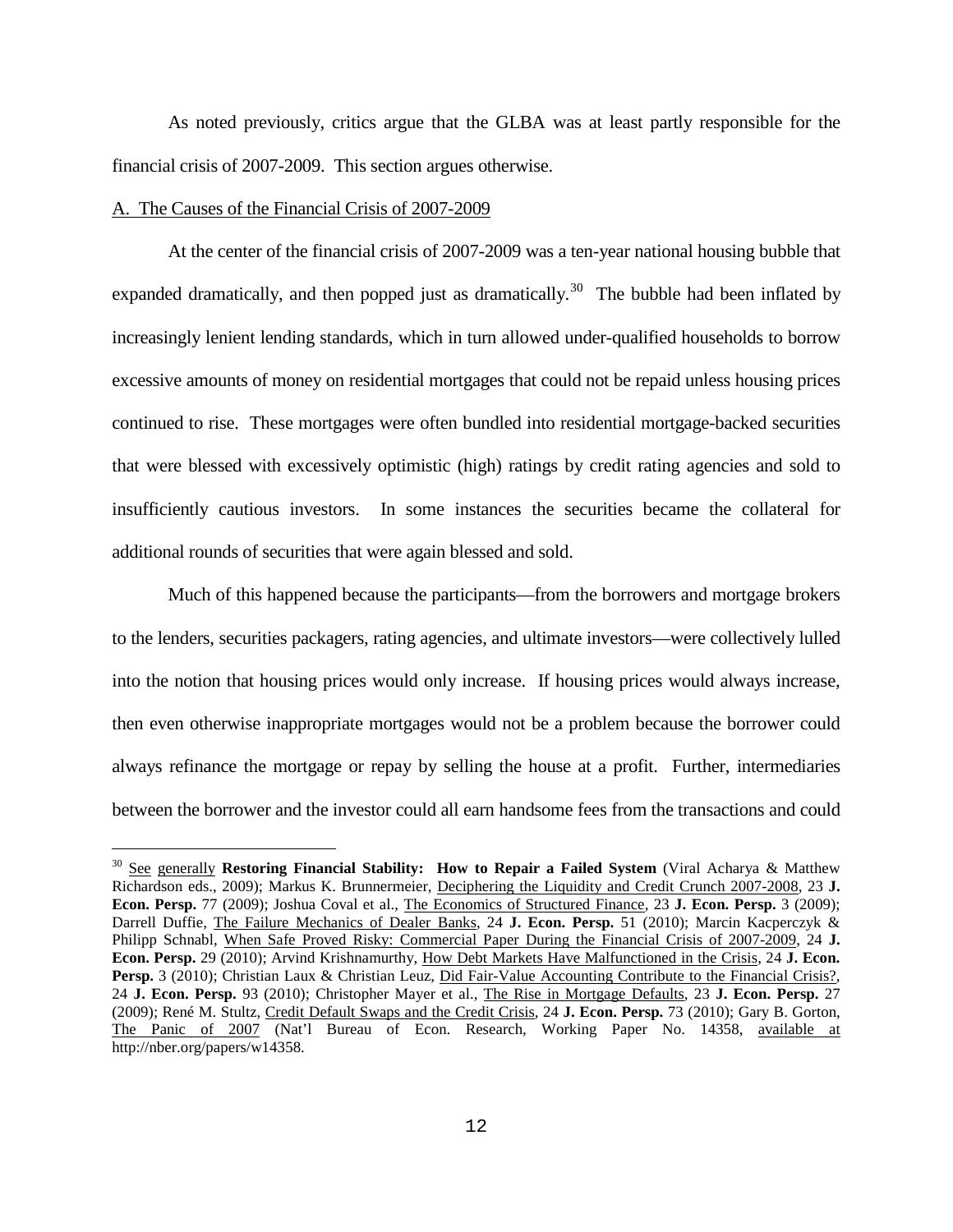comfort themselves with the prevailing rationalization that housing prices would always rise; but, in addition, even if housing prices were to fall, the consequent defaults would be someone else's problem. Then the intermediaries could pocket the money and move on to the next transaction.

This, however, is not the whole story. On the borrowing end, there were clearly some instances of fraud—sometimes committed by the borrower with the connivance of mortgage brokers or lenders and sometimes committed by the mortgage broker in inducing unwitting households to sign and commit to obligations that were patently beyond their capabilities. But fraud, which ought to be prosecuted vigorously when discovered, was again only part of the story.

On the lending and investing end, mortgage finance was occurring in the context of an even wider disregard for risk. Normally cautious banks were making loans to highly leveraged private equity firms and not insisting on the tight controls (e.g., strict covenants in lending agreements) that would have been commonplace a few years earlier. Similarly, cautious bond investors, who earlier had been requiring that high-risk "junk bonds" pay interest rates that were five to six percentage points above treasury bonds of the same maturity, were apparently satisfied with interest rates that were only three to four percentage points above treasuries.

In sum, the combination of a housing boom and a surprising disregard for risk by lenders and investors conspired to create an environment where slipshod practices by "middlemen" remained profitable for too long. When housing prices ceased to rise—as had to happen sooner or later—the house of cards collapsed. Subprime borrowers defaulted when they could not refinance, mortgage securities fell in value, and the mortgage finance system imploded, dragging much of the rest of the financial sector down with it because of the relatively low capital levels and concomitant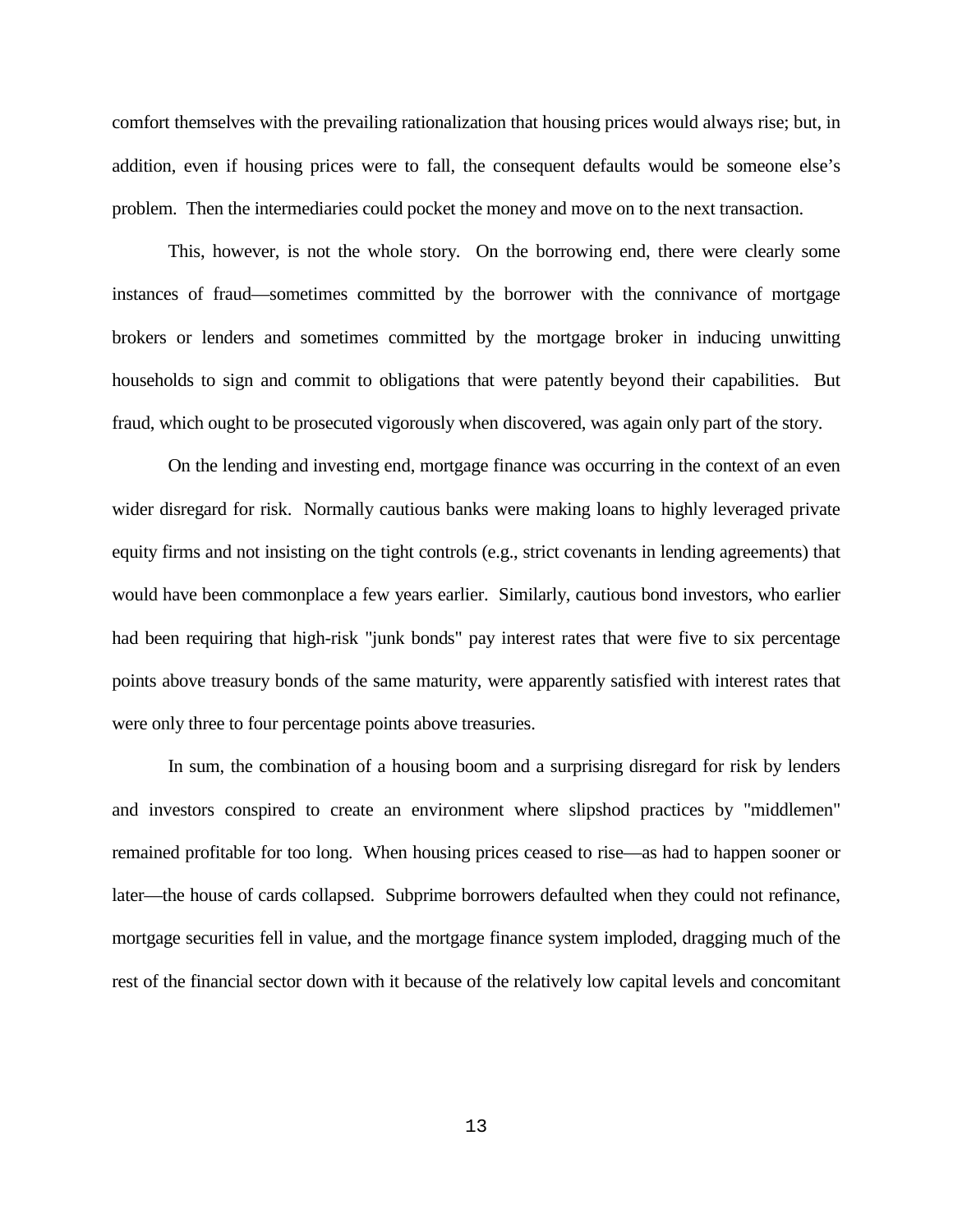high leverage of most financial institutions.<sup>[31](#page-13-0)</sup>

÷,

The financial institutions that failed, or that required federal assistance through the Troubled Asset Recovery Program (TARP) to avoid failing, did so because of their relatively heavy investments in these mortgages and residential mortgage-backed securities. Among the financial institutions that either failed or required TARP assistance were large commercial banks and thrifts, large investment banks, and the two housing government-sponsored enterprises.

## B. Does the GLBA Bear Some Responsibility for the Financial Crisis?

As a comparison of the major provisions of the GLBA and the major aspects of the financial crisis makes clear, the GLBA bore little if any responsibility for the crisis. The crisis, at its most fundamental, was caused primarily by large financial institutions—some commercial banks, some investment banks, and the two government sponsored enterprises—investing too heavily in residential mortgages and residential mortgage-backed securities that subsequently lost value. Because these financial institutions were thinly capitalized or, equivalently, highly leveraged especially the investment banks and the government sponsored enterprises—they did not have a sufficient cushion to absorb the losses.<sup>[32](#page-13-1)</sup> Some—notably Bear Stearns, Fannie Mae, Freddie Mac, Lehman Brothers, AIG, Washington Mutual, Wachovia, Merrill Lynch—were insolvent and effectively failed. Others— notably Citigroup, Bank of America (especially after it agreed to absorb Merrill Lynch), Morgan Stanley, and even Goldman Sachs— were close enough to insolvency, with enough uncertainty about the value of their assets, and hence the extent of their

<span id="page-13-0"></span><sup>&</sup>lt;sup>31</sup> See infra Appendix (providing primer on terms "capital" and "leverage" because terms essential part of understanding financial sector and what went wrong, as well as understanding important parts of what corrections are needed).

<span id="page-13-1"></span> $32$  AIG was a special case, in that its problems were caused by selling credit default swaps—effectively, insurance contracts—on MBS without setting aside sufficient reserves to protect itself against losses. In essence, it was selling insurance but failing to act like a sensible insurance company. It too had insufficient capital.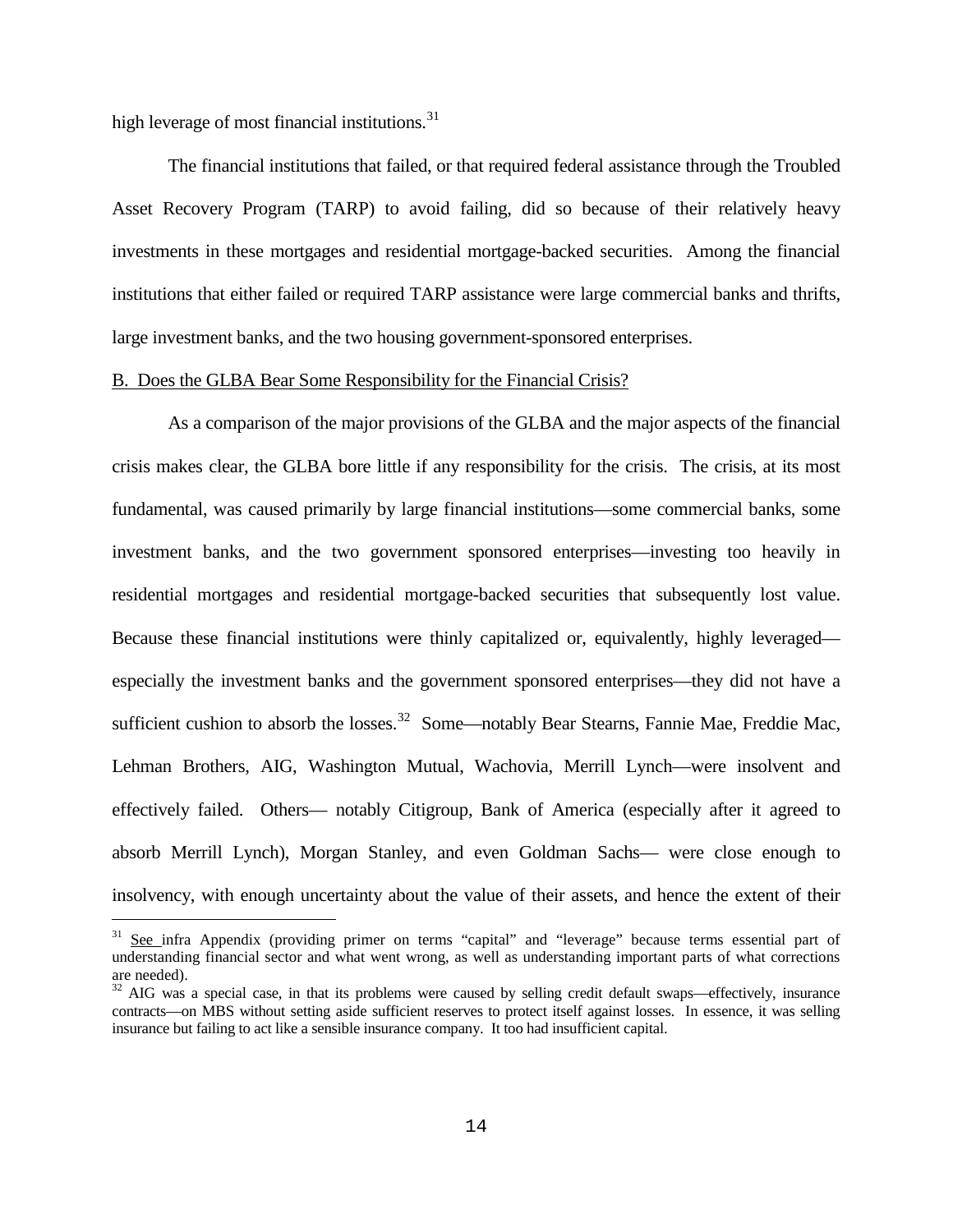capital, that they would surely have been subjected to devastating runs by depositors and nondeposit creditors in the absence of government forbearance and financial aid in late 2008 and the first half of 2009. The failure of these large financial institutions could well have caused a cascade of financial failures throughout the United States economy.

Fundamentally, these financial institutions failed or came close to failure the old fashioned way. They had insufficient capital to cover their losses. And those losses arose because of investments in mortgage-related securities—not because commercial banks were incurring losses in the underwriting of corporate securities, trading for their own accounts, operating hedge funds or private equity funds, or trading exotic and hard-to-understand financial derivatives.<sup>[33](#page-14-0)</sup>

Would the undiminished operation of the Glass-Steagall Act have forestalled these losses? The short answer must be "No!" Clearly, the five large investment banks (i.e., Bear Stearns, Lehman Brothers, Merrill Lynch, Morgan Stanley, and Goldman Sachs) could have continued doing all of the things that they actually did during the decade of the 2000s, without any hindrance from the Glass-Steagall Act or from a Volcker Rule, which would apply only to depository institutions. And, although the large commercial banks—especially Citigroup—became more involved in investment banking (in their holding companies, of course) during the 2000s, it was not their investment banking activities, such as underwriting and dealing in securities, that did them in. It was their investments in mortgage-related securities—bonds, which have always been permissible investments for commercial banks—that subsequently lost value, combined with insufficient capital, that did them in. The Glass-Steagall Act would not have prevented these investments.

<span id="page-14-0"></span><sup>&</sup>lt;sup>33</sup> Again, AIG might be considered an exception to all of this. But the credit default swap contracts that AIG was writing were basically insurance arrangements.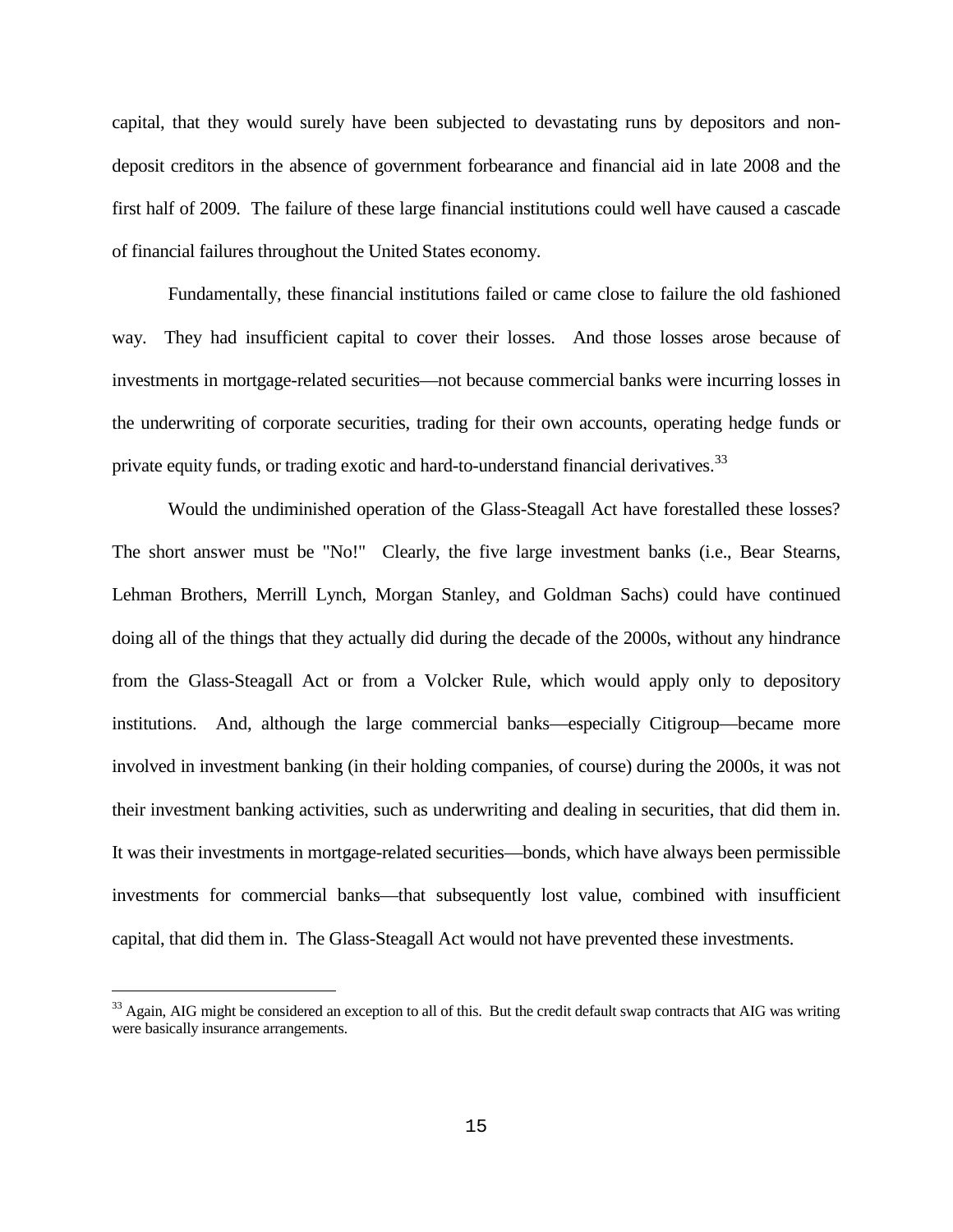Similarly, had the Volcker Rule been in place, these investments and their subsequent losses would not have been prevented. They were investments; they were not "proprietary trading"; and they were not part of a "hedge fund" or "private equity" arrangement.

Accordingly, a future repeal of the GLBA and the re-imposition of the Glass-Steagall Act (or the imposition of the "Volcker Rule" as a proxy) would not prevent a rerun of the crisis, nor would it prevent similar crises that are driven by poor investments by inadequately capitalized large financial institutions. It would thus not even be a case of locking the barn door after the horses have run out. Instead, it would be a case of closing a set of side doors that the horses hardly notice. As will be discussed in Section V, the real closing of the doors on the large financial horses must involve more effective prudential regulation of these large financial institutions.

## IV. The GLBA Placed Greater Barriers Between Banking and Commerce

i<br>I

As mentioned in Section II.D, one provision of the GLBA—Title IV—prevented any new acquisition of a unitary thrift holding company by a commercial or industrial company (after May 4, 1999, six months prior to the final passage of the GLBA). Although it "grandfathered" the existing unitary thrift holding companies that had non-financial activities, it prohibited any of those existing unitary thrift holding companies from being sold to a nonfinancial company.

There was both a general and a specific reason for this prohibition. The general reason was a longstanding discomfort among policy makers with mixing banking and commerce.<sup>[34](#page-15-0)</sup> This discomfort rests on a number of bases.

<span id="page-15-0"></span><sup>&</sup>lt;sup>34</sup> In this context, "banking" refers to commercial banks and thrifts. The longstanding discomfort is represented strongly in one of the named sponsors of the GLBA, Representative James A. Leach. See generally Leach, supra note [2.](#page-1-4)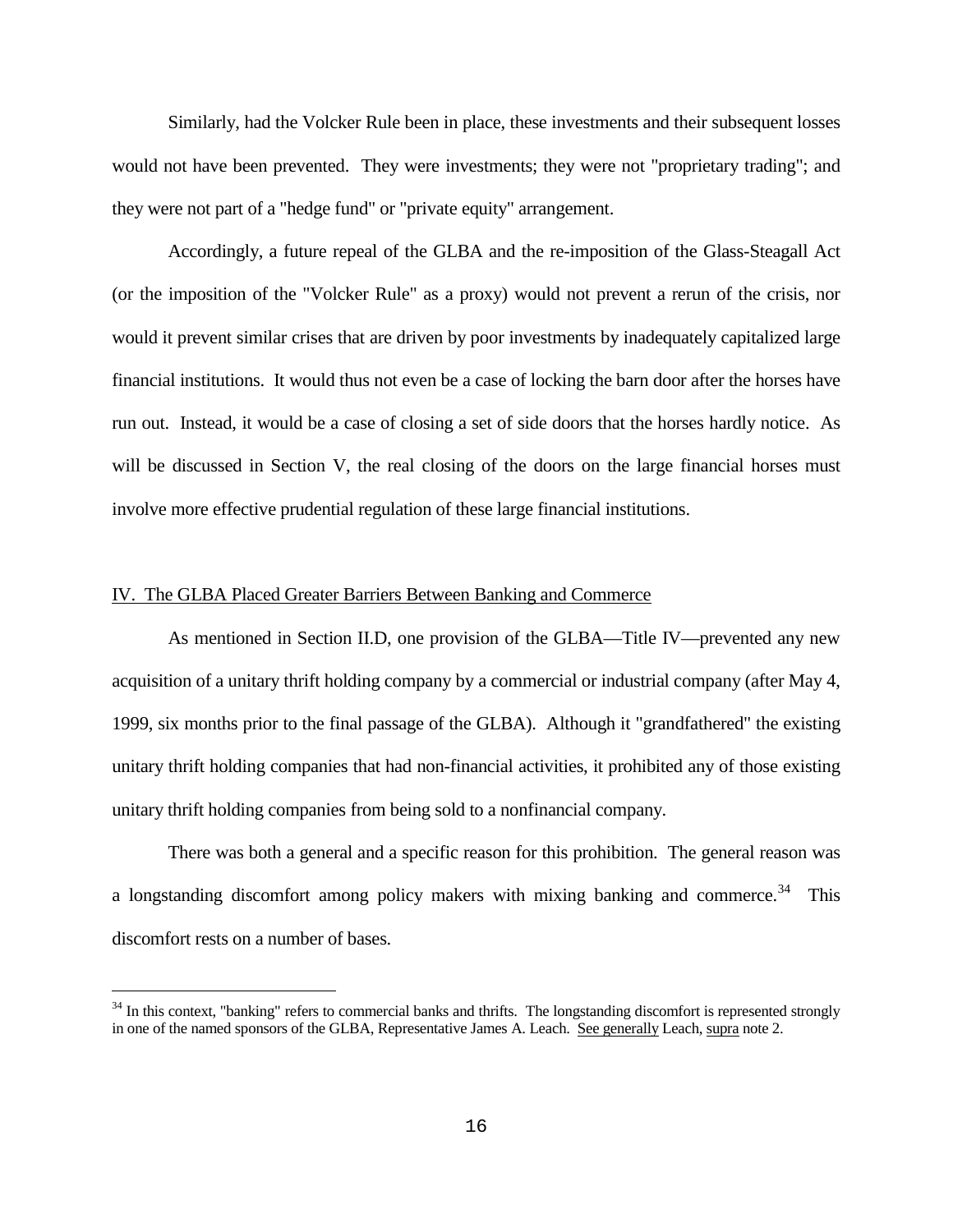<span id="page-16-3"></span>First, it is an expression of a longstanding streak of American populism: a fear of large financial institutions and the influence that they could have on American society.<sup>35</sup> This fear carries over to the possibility that, by being affiliated with an industrial or commercial company, a bank's influence would become greater. Second, there is the fear that the affiliated company would gain an unfair advantage in its financing as compared with an enterprise that did not have an affiliation with a bank. Third, there is the fear that the non-financial company might become the route whereby funds are drained out of the bank, thereby threatening the bank's safety and soundness. Fourth, there is the fear that the placement of commercial or industrial activities within the bank itself might expose the bank to excessive risks, again threatening its safety and soundness. And, finally, there is the fear by smaller banks that the non-financial company would use its heft to subsidize the bank, which could then act in a predatory fashion, out-compete incumbent banks, and subsequently raise prices or reduce services.[36](#page-16-1)

The specific reason for Title IV in November 1999 was the announced intention of Wal-Mart to enter banking.<sup>[37](#page-16-2)</sup> Wal-Mart's eagerness to enter banking raised all of the traditional fears about the mixing of banking and commerce, plus the special fears that surrounded Wal-Mart itself. Wal-Mart's success in expanding its retail operations, so that it is now the largest company in the

<span id="page-16-0"></span><sup>&</sup>lt;sup>35</sup> See Lawrence J. White, The Community Reinvestment Act: Good Intentions Headed in the Wrong Direction, 20 **Fordham Urb. L.J.** 281, 281 (1993).

<span id="page-16-1"></span><sup>&</sup>lt;sup>36</sup> Although smaller banks have primarily expressed the last fear, the senior managements of larger commercial banks have also generally been content to maintain this barrier. It has shielded them from whatever additional competition that non-financial-headed banks might generate, plus it has shielded them from the possibility of having their bank taken over by a non-financial company. Indeed, it was the efforts of a non-financial company to take over Chemical Bank, which was a one-bank bank holding company in the late 1960s, that led to the BHCA Amendments of 1970, which extends the prohibitions that applied to multi-banks bank holding companies to one-bank bank holding companies as well. See generally Shull & White, supra not[e 18.](#page-7-4)

<span id="page-16-2"></span><sup>&</sup>lt;sup>37</sup> See Lawrence J. White, Wal-Mart and Banks: Should the Twain Meet? A Principles-Based Approach to the Issues of the Separation of Banking and Commerce, 27 **Contemp. Econ. Pol.** 440, 440 (2009).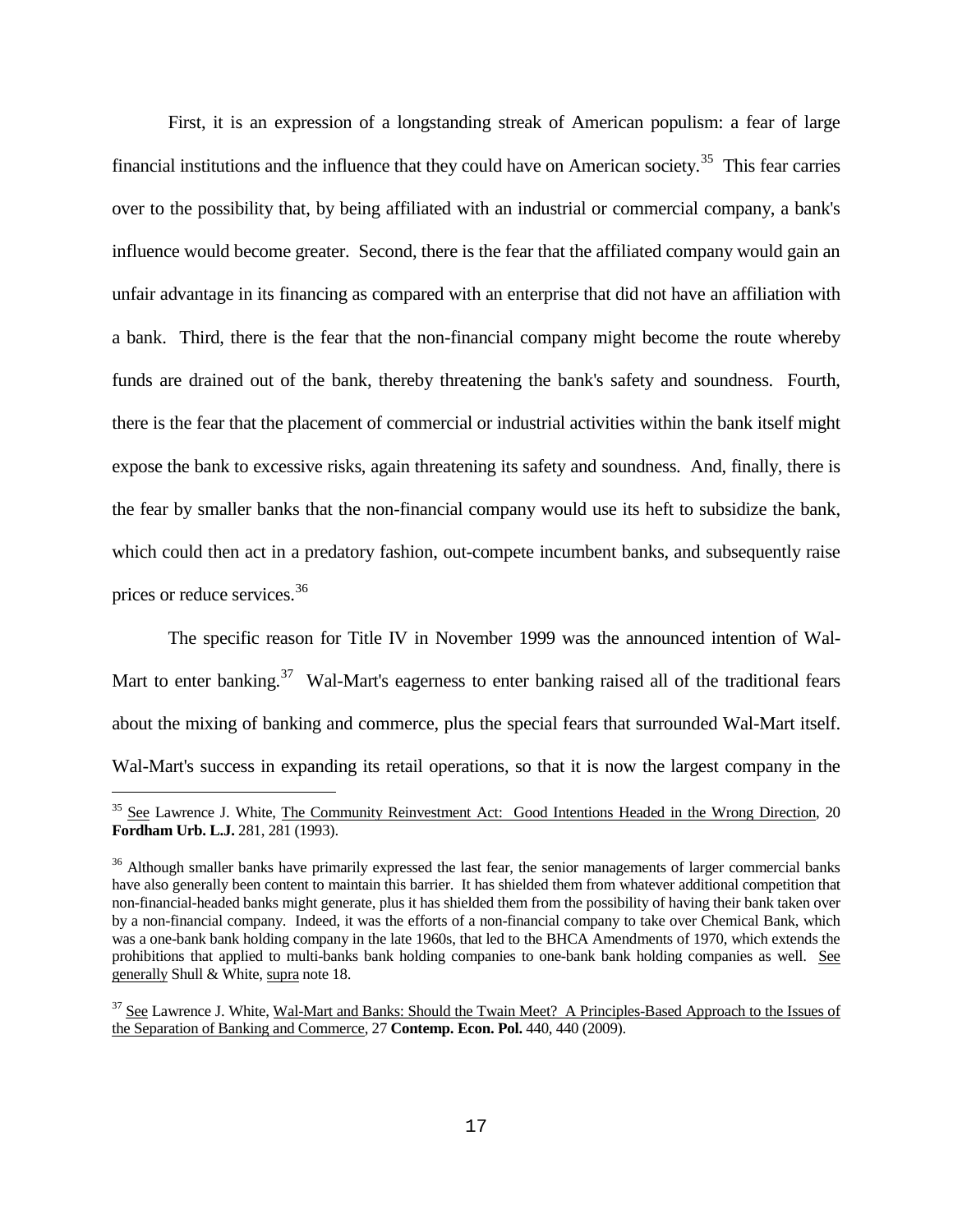United States when measured by sales and by employment, generated fears that its entry into banking would further endanger small retailers as well as endangering small and medium size commercial banks and thrifts (community banks). The retailers and bankers were joined in their opposition to Wal-Mart's entry into banking by labor unions and their political allies, who disliked Wal-Mart because of its relatively low wage structure and its hostile attitude toward the unionization of its labor force.

With the route to banking via a unitary thrift holding company foreclosed by the GLBA, Wal-Mart subsequently tried to enter United States banking by establishing an industrial loan company charter.<sup>38</sup> Wal-Mart was rebuffed in its efforts to obtain a California charter. However, it was successful in obtaining a Utah charter, but to open for business, Wal-Mart's Utah industrial loan corporation required FDIC deposit insurance, for which it applied in 2005. After being stalled by the FDIC for almost two years, with Congress encouraging the FDIC to stall, Wal-Mart announced its decision to cease efforts to enter banking in the United States.<sup>[39](#page-17-1)</sup>

<span id="page-17-3"></span>This policy hostility toward non-financial firms' ownership of depository institutions is unfortunate.<sup>[40](#page-17-2)</sup> First, there may well be genuine synergies between commercial ownership and the operation of a depository institution. For example, many suburban supermarkets already have allowed commercial banks and thrifts to establish branches within the walls of the supermarket,

<span id="page-17-0"></span><sup>&</sup>lt;sup>38</sup> See id. (stating Wal-Mart applied to obtain Utah charter and industrial loan corporation). Industrial loan corporations are depositary institutions that are chartered by seven states: California, Colorado, Hawaii, Indiana, Minnesota, Nevada, and Utah. Of the seven, Utah is by far the most important in terms of the numbers and sizes of chartered industrial loan corporations.

<span id="page-17-1"></span><sup>&</sup>lt;sup>39</sup> Wal-Mart did, however, enter banking in Mexico in 2007.

<span id="page-17-2"></span> $40$  See H.R. 4173, 111<sup>th</sup> Cong. (2009) (expressing policy hostility in House of Representatives' version of post-crisis financial regulatory reform, which the House passed in December 2009). Section 1301 would prohibit any new industrial loan companies, while grandfathering existing industrial loan companies. See id.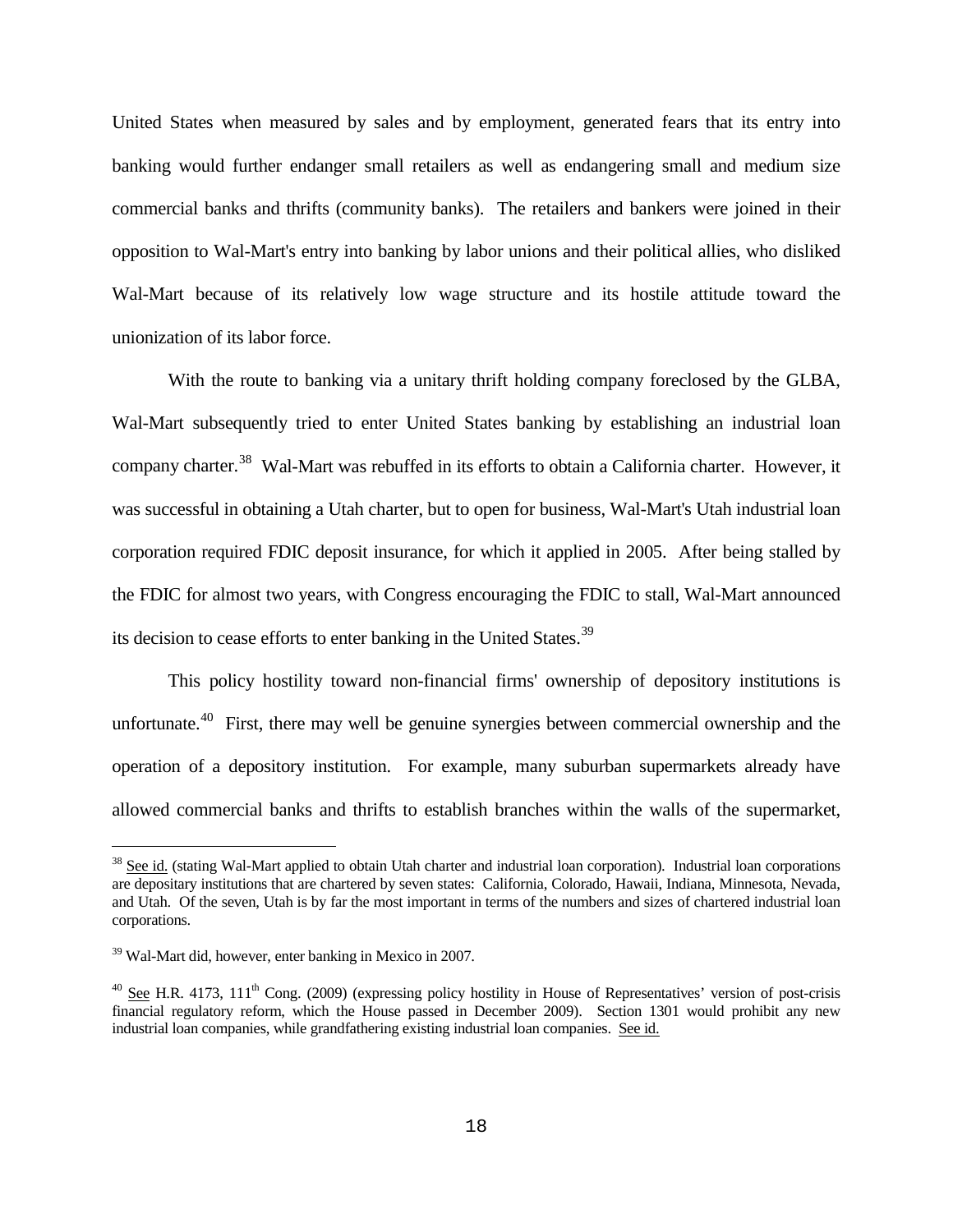often located close to their check-out areas. This is a good indicator that, at least at the level of physical proximity, there appear to be synergies between retailing operations and depository institutions. Perhaps the efficiency could be even greater if the same company owned the retailer and the depository institution.

Second—and this argument applies especially to Wal-Mart—the introduction of commercial banking to a company that has a business model of providing good value to low- and moderateincome households and communities would be especially beneficial. Currently, the Community Reinvestment Act (CRA) of 1977 is the main policy tool for encouraging commercial banks and thrift institutions to provide financial services to low- and moderate-income households and communities, through the CRA's admonition that commercial banks and thrifts should "meet the credit needs" of their communities. $41$ 

Although it is clear that low- and moderate-income households and communities tend to be "under-banked" and are more likely to rely on more costly non-bank financial services, such as payday loans and storefront check-cashing services, the CRA is not a good vehicle for achieving the goals of its supporters.<sup>[42](#page-18-1)</sup> At its base, the CRA is an effort to "lean on" commercial banks and thrifts in vague and subjective ways. It does not represent good public policy. Far better would be a policy that encouraged companies, such as Wal-Mart, to enter commercial banking and to bring their business model to financial services for the households and communities who need it, rather than prohibiting such companies from doing so.

<span id="page-18-0"></span><sup>41</sup> See Cmty. Reinvestment Act of 1977, 12 **U.S.C.** § 2901-08 (1977).

<span id="page-18-1"></span><sup>&</sup>lt;sup>42</sup> See generally White, supra note [35;](#page-16-3) Lawrence J. White, The Community Reinvestment Act: Good Goals, Flawed Concept, **Revisiting the CRA: Perspectives on the Future of the Community Reinvestment Act**, 185 (Prabal Chakrabarti et al. eds., 2009) (critiquing CRA).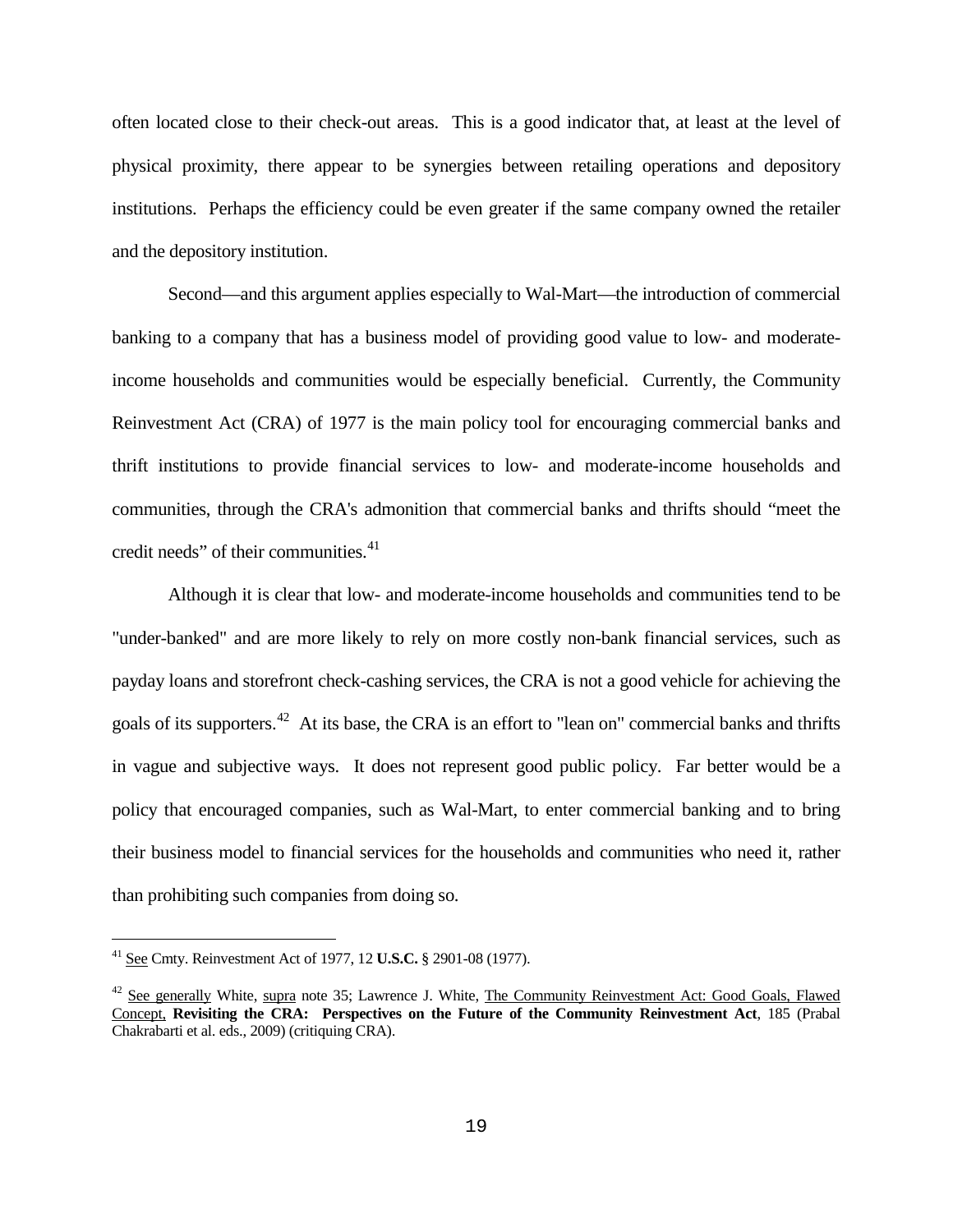But what about the fears of the opponents of mixing banking and commerce?<sup>[43](#page-19-0)</sup> First, what about the fears that a commercial owner of a depository institution might use the institution to favor the owner's business, and in the process, drain the institution financially to the detriment of the FDIC? This is a more general problem that applies to the owners of a depository institution under most circumstances. They always face the temptation of trying to drain the institution for their own benefit.

Bank regulators have long understood this problem and have developed regulations to guard against it. Foremost in these regulations is the requirement for a depository institution to maintain adequate minimum capital levels.<sup>[44](#page-19-1)</sup> Related to the capital requirement are limitations on the dividends that capital-constrained institutions can pay to owners because dividends drain assets out of the institution and thus reduce capital levels. Equally important are Sections 23A and 23B of the Federal Reserve Act, which require arms-length terms for a depository institution's transactions with an affiliate or affiliated party.<sup>[45](#page-19-2)</sup>

It is also important to note that the current, and proposed, prohibitions on commercial or industrial ownership of depository institutions apply only to corporate ownership of a bank or thrift, via a holding company.<sup>[46](#page-19-3)</sup> They do not prohibit ownership of a bank by the local automobile dealer or hardware store owner, which raises all of the same issues that Sections 23A and 23B are designed

<span id="page-19-0"></span> $43$  See White, supra note 37 (discussing fears regarding mixing banking and commerce).

<span id="page-19-1"></span><sup>&</sup>lt;sup>44</sup> See infra Appendix (elaborating on regulations).

<span id="page-19-2"></span><sup>45</sup> See Federal Reserve Act of 1913, 12 **U.S.C.** § 221. And if, even with arms-length terms, the commercial affiliate of a depository institution has an advantage vis-a-vis similar unaffiliated firms, this would indicate that there are real efficiencies that come with the affiliation.

<span id="page-19-3"></span><sup>46</sup> See supra not[e 40](#page-17-3) (discussing proposed H.R. 4173).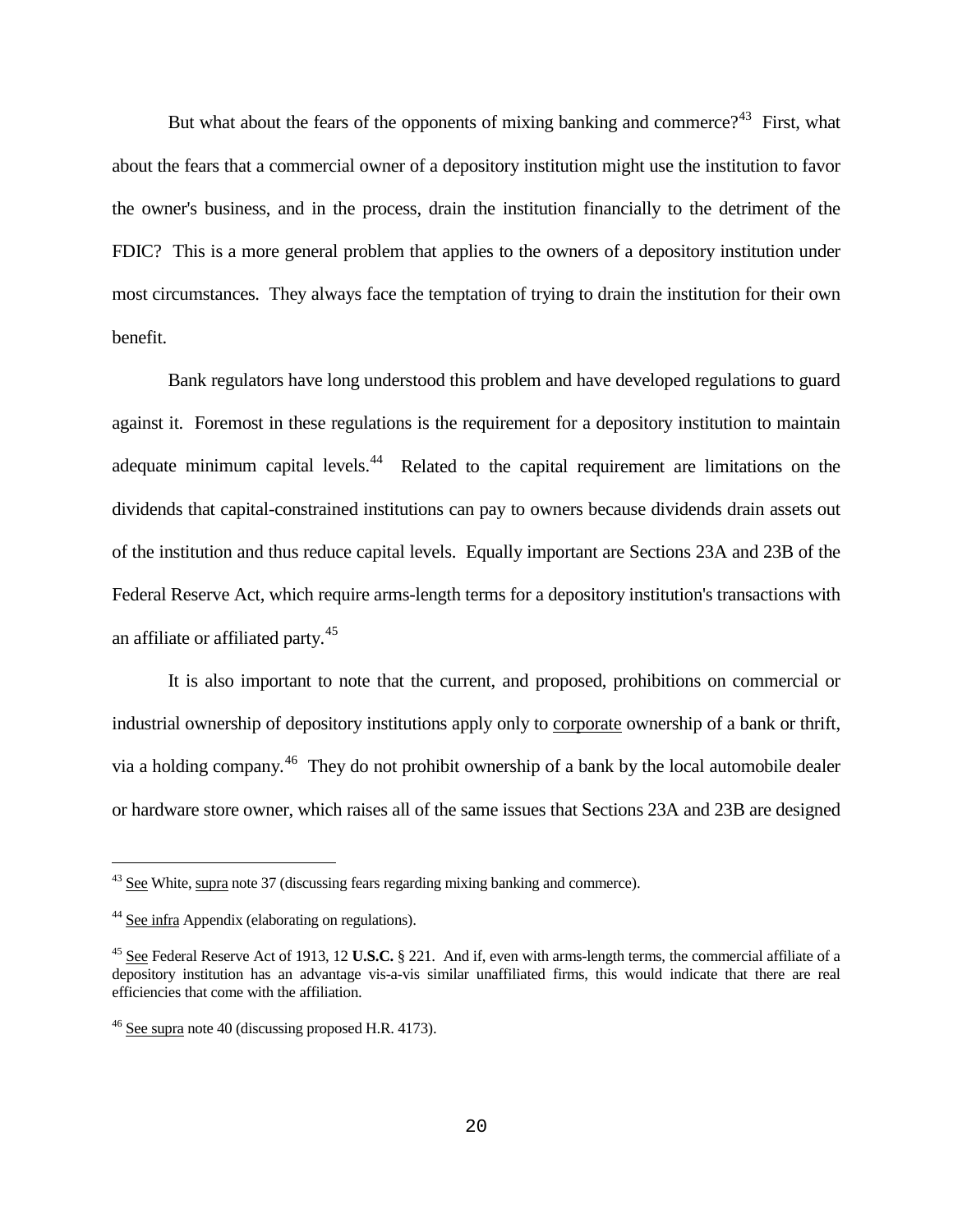to address. It is thus legally possible for the local auto dealer to own a bank, while it is not legally possible for AutoNation, Inc., a publicly traded company that operates multiple auto dealerships, to own a bank. There is no sensible logic underlying this distinction.

Second, what of the fears that the bank itself might engage in commercial or industrial activities and thereby be exposed to excessive risks? These fears are baseless. Bank regulations already limit what activities are appropriate for a depository institution.<sup>[47](#page-20-0)</sup> The "mixing" issue is about what happens in the holding company—equivalently, what kind of enterprise can own a bank—rather than what can occur within the bank.

Third, what of small banks' fears that the commercial entity would subsidize the bank and thereby out-compete neighboring banks? It is important to realize that this argument is the exact opposite of the "drain the bank" argument. Also, it has the same flavor of the arguments that the investment banking industry used during the 1970s and 1980s in its opposition to the encroachments of the commercial banking industry into investment banking, with similar claims as to possible predation and its consequences.<sup>[48](#page-20-1)</sup> The claims were false when they were applied by the investment banks against the commercial banks at that time and they are false today when applied by the commercial banks against ownership by non-financial firms.

Let us add a third set of post-2008 fears that should be addressed. Would commercial or industrial ownership of a depository institution by a large firm, such as a Wal-Mart, create yet another category of financial institution that was too-big-to-fail? But, the depository institution

<span id="page-20-0"></span> $47$  See White, supra note 37 (discussing activities appropriate for depository institutions and those appropriate for holding companies).

<span id="page-20-1"></span><sup>48</sup> See Rowen, supra not[e 15](#page-5-2) (discussing claims of banking industry); **Walter**, supra not[e 20.](#page-7-3)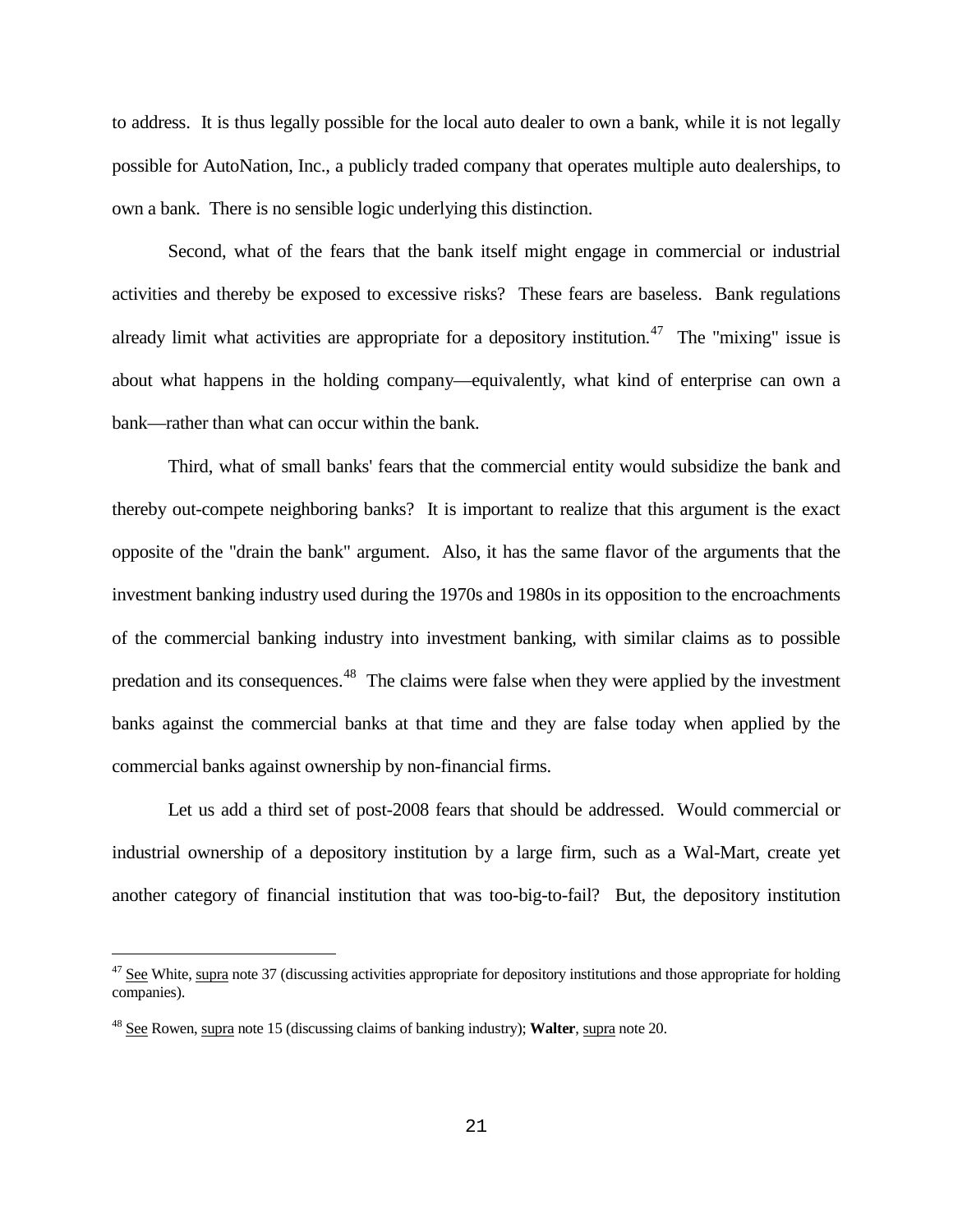itself would always be subject to the full panoply of prudential regulation by its regulator, as well as the possibility of receivership by the FDIC in the event that it became insolvent. And the problems of too-big-to-fail financial institutions are primarily those of highly-leveraged, large financial institutions and their highly-leveraged financial holding companies.<sup>[49](#page-21-0)</sup> But if a Wal-Mart, or another large industrial or commercial company, were to own a depository institution, that ownership itself would not transform the company into a highly-leveraged financial company. It is noteworthy that General Electric owns a large finance company—GE Capital, which had \$650 billion in assets at year-end 2007—but any fears of too-big-to-fail apply to GE Capital, not to the parent company.

In sum, when the GLBA eliminated the barrier between commercial banking and investment banking via holding company structures, the problem was not that the GLBA went too far. Instead, the GLBA did not go far enough and should have knocked down barriers to banking and commerce as well.

#### V. The Way Forward

÷,

The argument of this Article has been that the GLBA was not responsible for, nor did it contribute significantly to, the financial crisis of 2007-2009. The GLBA was definitely not a bridge too far. A repeal of the GLBA and the concomitant revival of the Glass-Steagall Act would not forestall a future crisis that was based on poor investments by large, thinly capitalized financial institutions. Similarly, the imposition of the Volcker Rule, which is often touted as a modified version of a revival of Glass-Steagall, would have little effect. These are not sensible ways forward.

Instead, better prudential regulation of large financial institutions is the sensible direction for

<span id="page-21-0"></span><sup>&</sup>lt;sup>49</sup> See supra Appendix (discussing institutions too-big-to-fail).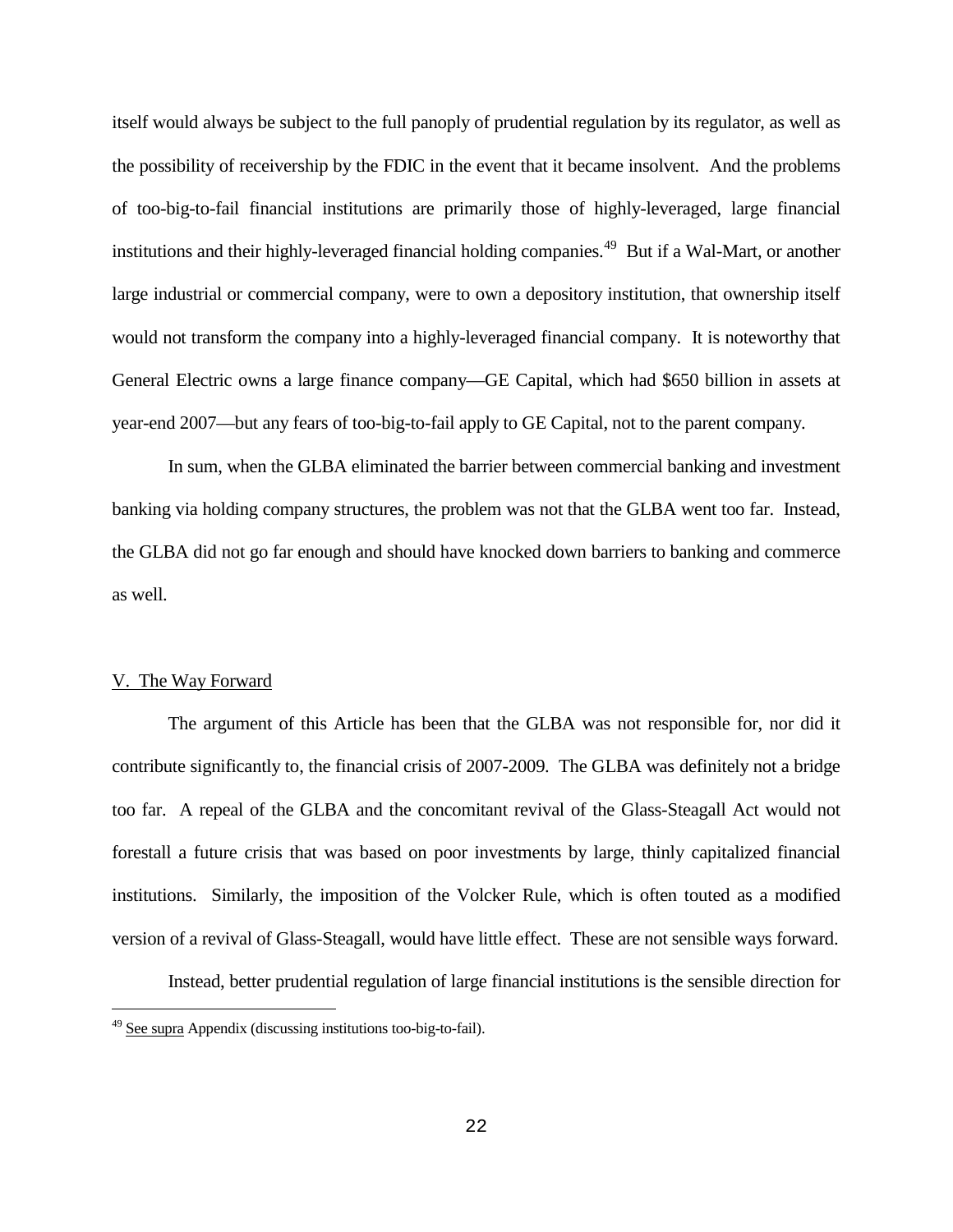public policy. At the heart of such regulation must be higher capital requirements (based on marketvalue accounting), activities limitations, managerial competency standards, tighter monitoring of financial flows between financial institutions and their affiliates and affiliated parties, adequate numbers of well-trained and well-paid men and women to staff regulatory agencies, and a receivership regime as a more controlled alternative to bankruptcy for these large institutions.<sup>[50](#page-22-0)</sup> With respect to dealing with the too-big-to-fail issue, the consequences of a financial institution's large size should be seen as a negative externality or negative spillover effect. In this light, higher capital requirements based on size (as measured by assets), as well as a tax on a large financial institutions' non-deposit liabilities, are appropriate tools for dealing with the negative externality.<sup>[51](#page-22-1)</sup> In this light, the Volcker Rule's merger-oriented cap on liabilities is both too blunt and less effective because the tax would apply to all non-deposit liabilities, while the Volcker Rule cap would only apply when, as a consequence of a merger, a financial firm's liabilities would exceed 10% of the aggregate financial sector's liabilities.

In addition, one specific piece of the GLBA—the shutting off of one important route by which non-financial firms had been able to acquire a depository institution—should be repealed, and the follow-on effort in H.R. 4173 should be cast aside. Instead, the entry of non-financial firms into banking of all kinds should be made easier, not harder. In that important sense, by erecting an additional barrier rather than going further in knocking down barriers, the GLBA was a bridge that was not far enough.

<span id="page-22-0"></span><sup>50</sup> See generally Lawrence J. White, Financial Regulation: An Agenda for Reform, 11 **Milken Inst. R.** 15, 19-20 (2009) (providing additional details on these and other measures for financial regulatory reform); see also Acharya & Richardson, supra note 39.

<span id="page-22-1"></span> $<sup>51</sup>$  The Obama administration proposed a tax on non-deposit liabilities shortly before proposing the Volcker Rule.</sup> An argument for placing the tax only on the non-deposit liabilities is that a tax on deposits—the FDIC assessments on deposits—is already in place.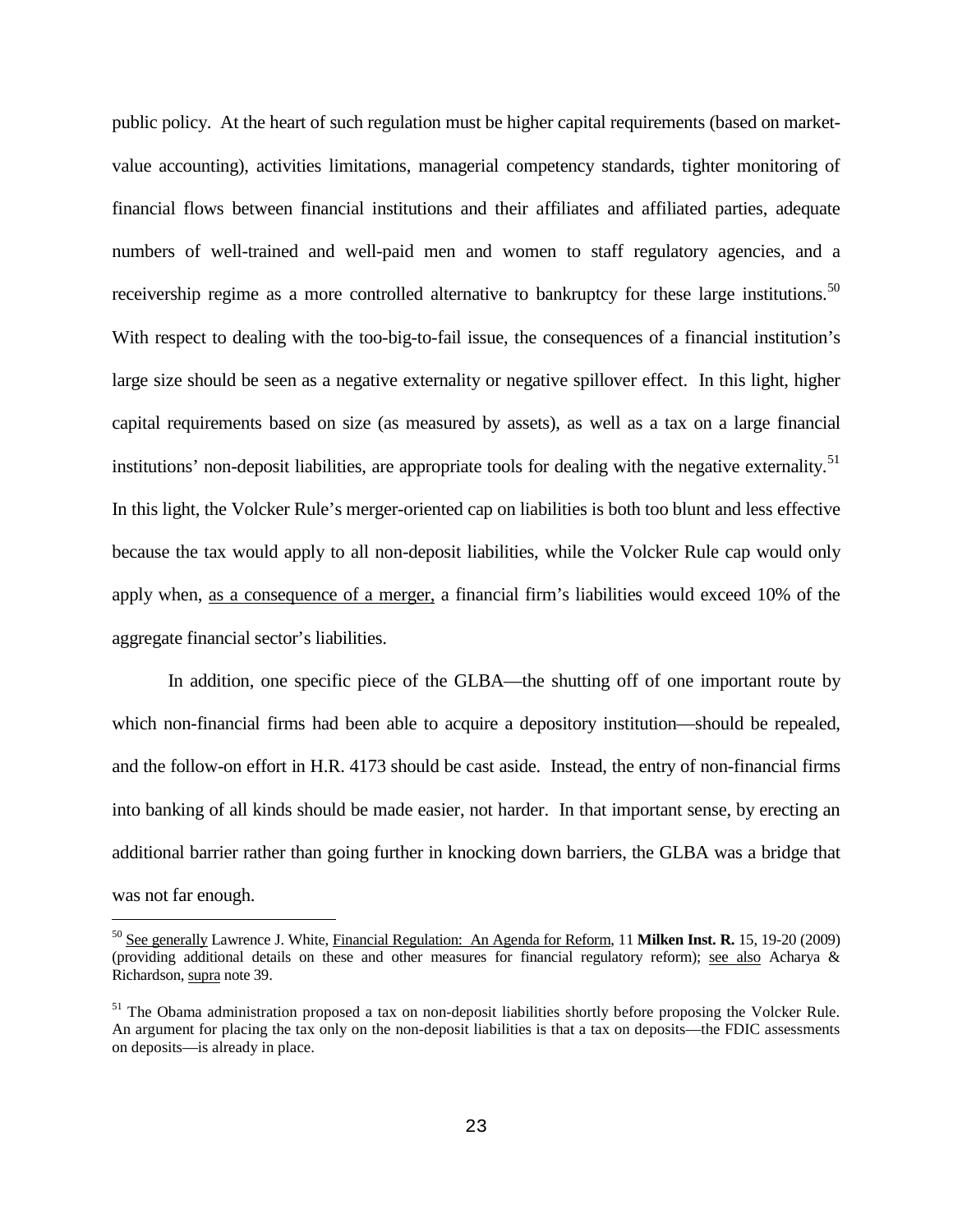## Appendix: A Primer on "Capital" and "Leverage"

i<br>I

"Capital" and "leverage" figure prominently in discussions of the financial crisis of 2007- 2009 and in discussions of remedies. This primer is intended to clarify these terms, as they apply to financial institutions.[52](#page-23-0)

We need to start, however, somewhere else: with the stylized balance sheet of a typical manufacturing corporation, as portrayed in Figure 1. That firm has assets of \$100, consisting of plant, equipment, inventories, accounts receivable, cash on hand, etc. Its direct obligations to creditors are \$60, consisting of loans owed to banks, any bonds owed to bond investors, accounts payable, etc. By simple subtraction, its net worth or owners' equity—the value of its assets minus the value of its direct obligations—is \$40.

This firm has a leverage ratio—its ratio of assets to net worth—of 2.5 to 1. The sense of the leverage ratio can be seen as follows: If the firm's assets increase by \$10 (to \$110)—say, because it makes and retains operating profits of \$10, or its assets simply appreciate by \$10—without an increase in its direct obligations, then its net worth also increases by \$10 (to \$50). Thus a 10% increase in the value of its assets results in a 25% increase in its net worth—a notion of "leverage" that is comparable to the high school physics example of a plank and a fulcrum. Leverage also works in reverse. A 10% decrease in the value of the firm's assets results in a 25% decrease in the value of its net worth.

There is one other point to keep in mind. In a legal system of "limited liability" for the shareholder-owners of a corporation, those shareholders cannot be required to support the company

<span id="page-23-0"></span> $52$  See generally Lawrence J. White, The Role of Capital and Leverage in the Financial Markets Debacle of 2007-2008, 37 **Mercatus on Policy** (2009) (clarifying concepts of "capital" and "leverage" as applicable to financial institutions).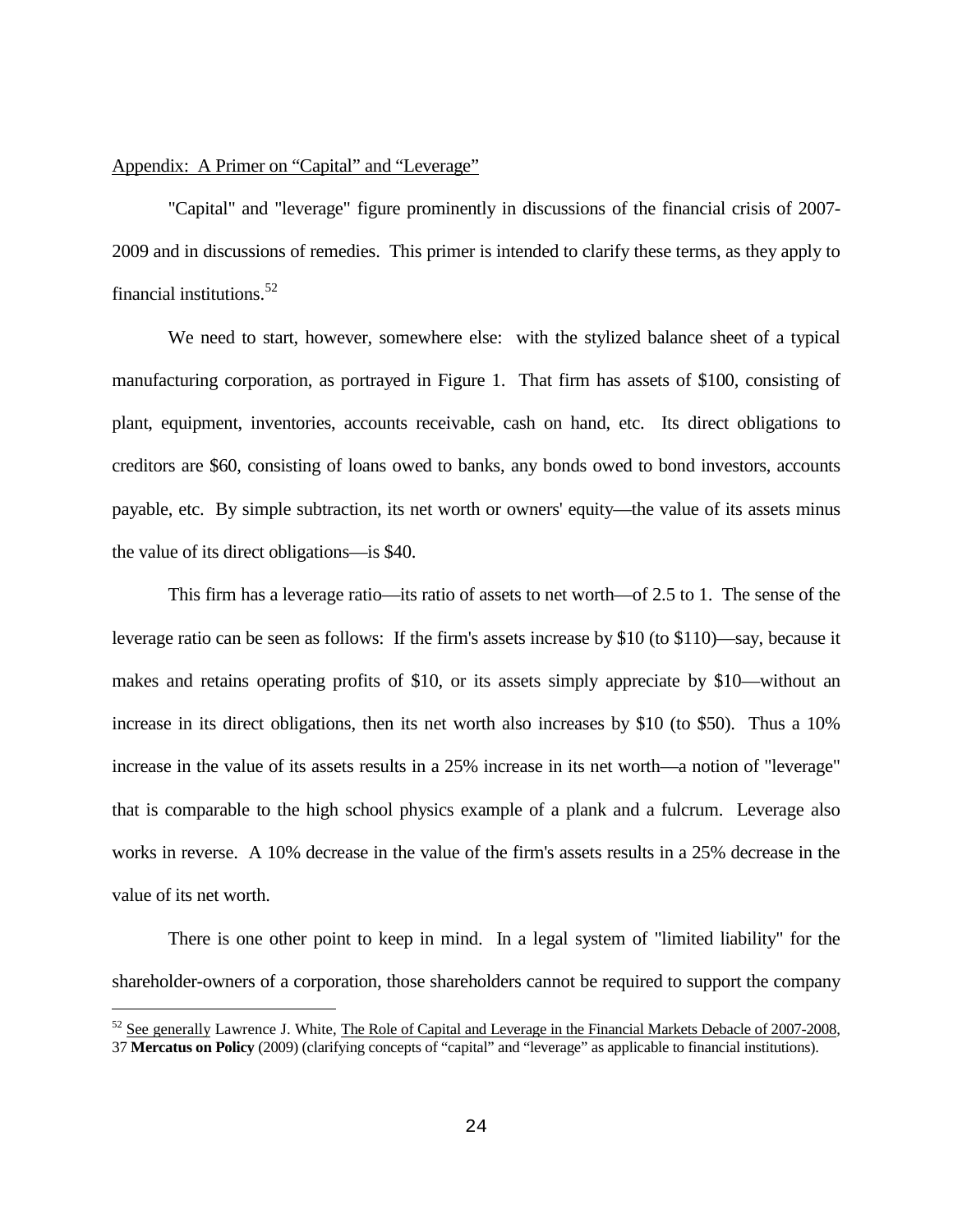beyond their initial contributions. Thus, if the company's assets were to fall below \$60 (which would wipe out its net worth) and therefore be inadequate to cover the claims of the company's creditors, those creditors normally have no claim against the owners. The creditors will simply have to divide the (inadequate) assets among themselves to satisfy their claims, usually in a bankruptcy proceeding.

Accordingly, from the creditors' perspective the level of net worth is the extent of the buffer that protects them against a fall in the value of the assets that would expose them to a loss. The thicker the buffer (other things being equal), the more assured the creditors should feel. Typically, the terms of a bank's lending agreement, or the covenants in bonds, will allow the creditors to place restrictions on the actions of a company as that company's net worth buffer gets thinner.

Since net worth is also owners' equity, the extent of net worth is also a measure of the disincentive for the owners to take large risks, since a larger net worth means that they have more to lose and are farther away from the limit on their losses that limited liability provides.

We can now describe a commercial bank or thrift institution. Figure 2 provides the stylized balance sheet of a well capitalized bank or thrift. Its \$100 of assets are primarily the loans that it makes and the bonds that it owns. Its direct obligations of \$92 are primarily its deposits. And, again, by simple subtraction, it has \$8 of net worth or owners' equity. For financial institutions, this net worth is also called "capital."

Note that this bank has a substantially thinner net worth (capital) buffer than does the manufacturing firm. Equivalently, it is much more leveraged: 12.5 to 1. A 10% increase in the value of the bank's assets yields a 125% increase in the bank's capital. Note also that "capital" is not money, or cash, or liquidity. It is net worth. Although a bank can increase its "capital" by receiving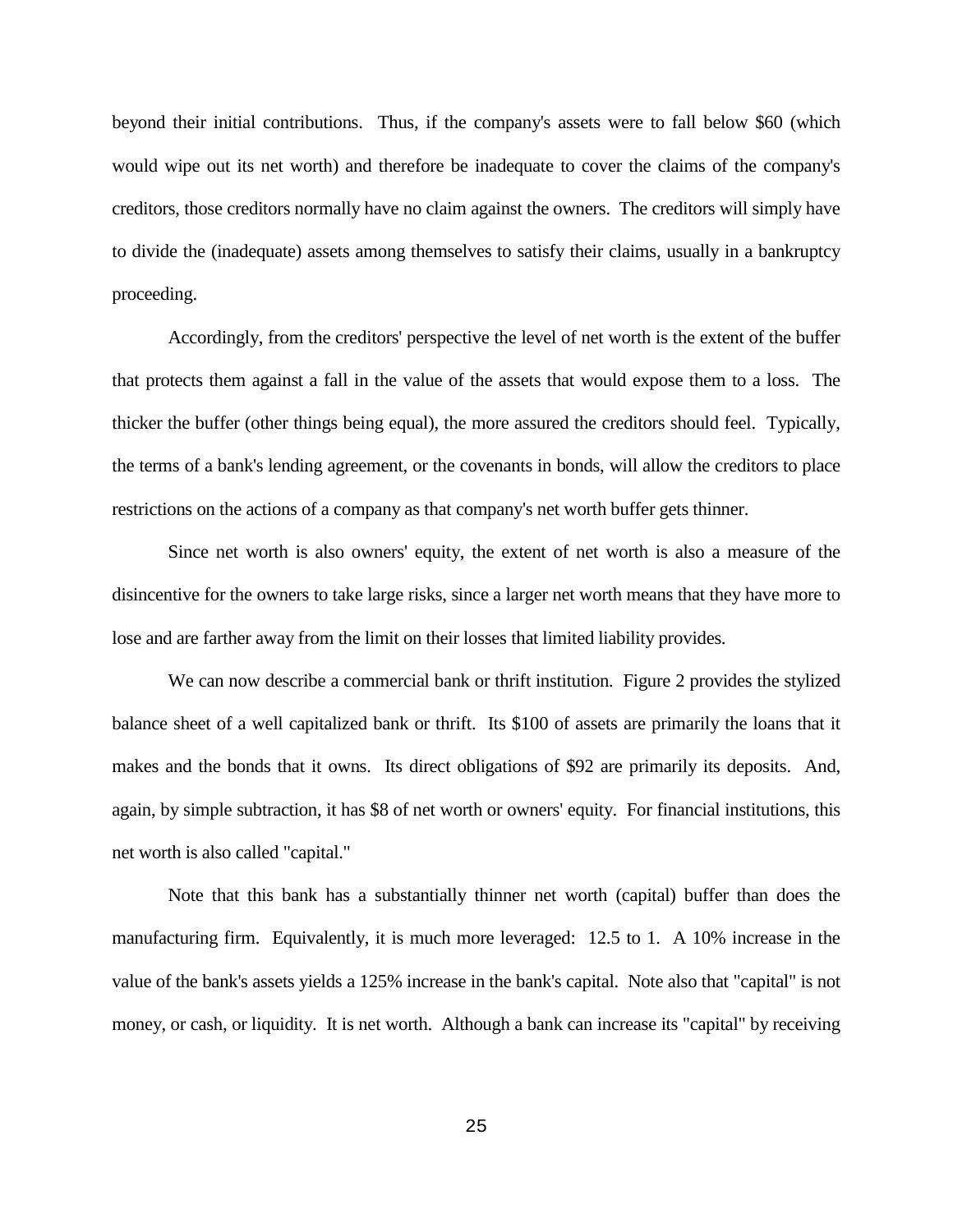a "cash injection" from investors, the increase in capital occurs because the additional cash adds to the assets of the bank and, therefore, to its net worth. If the bank lends or invests the cash, its capital is still augmented by the investors' infusion. By contrast, a loan of an equivalent amount of cash to the bank would not increase its capital (and would instead increase its leverage).

Again, leverage also works in reverse. A 10% decrease in the value of the bank's assets wipes out its capital and exposes its depositors to losses (again, because of the limited liability of the bank's owners). This insolvent bank is portrayed in Figure 3. Of course, a larger decline in the value of the bank's assets would mean an even deeper insolvency.

If some depositors are unsure about the value of the bank's assets, but are worried that the assets may be inadequate to satisfy all depositors' claims, those depositors may want to "run" to the bank to withdraw their funds before other depositors get the same idea. Other depositors, seeing or hearing about the first group's actions, may similarly rush to withdraw their funds. This general depositor "run" on the bank can be exacerbated by the realization that even a solvent bank is illiquid, in the sense that it has loaned out almost all of the depositors' funds and keeps only a small amount of cash on hand to deal with "normal" withdrawals. (Think of Jimmy Stewart's efforts in "It's a Wonderful Life" to stop his depositors' run by explaining to them that their money is not in the till, but has been loaned to their neighbors.) And, if depositors in the bank across the street see the run on the first bank, and they fear that the same problems may apply to their bank as well, the depositors in this second bank may start a run on their bank. Thus, a "contagion" or "cascade" of bank runs develops.

The roles of a central bank, a prudential regulator, and deposit insurance in maintaining a stable banking system can now be seen. The central bank can lend (provide liquidity) to an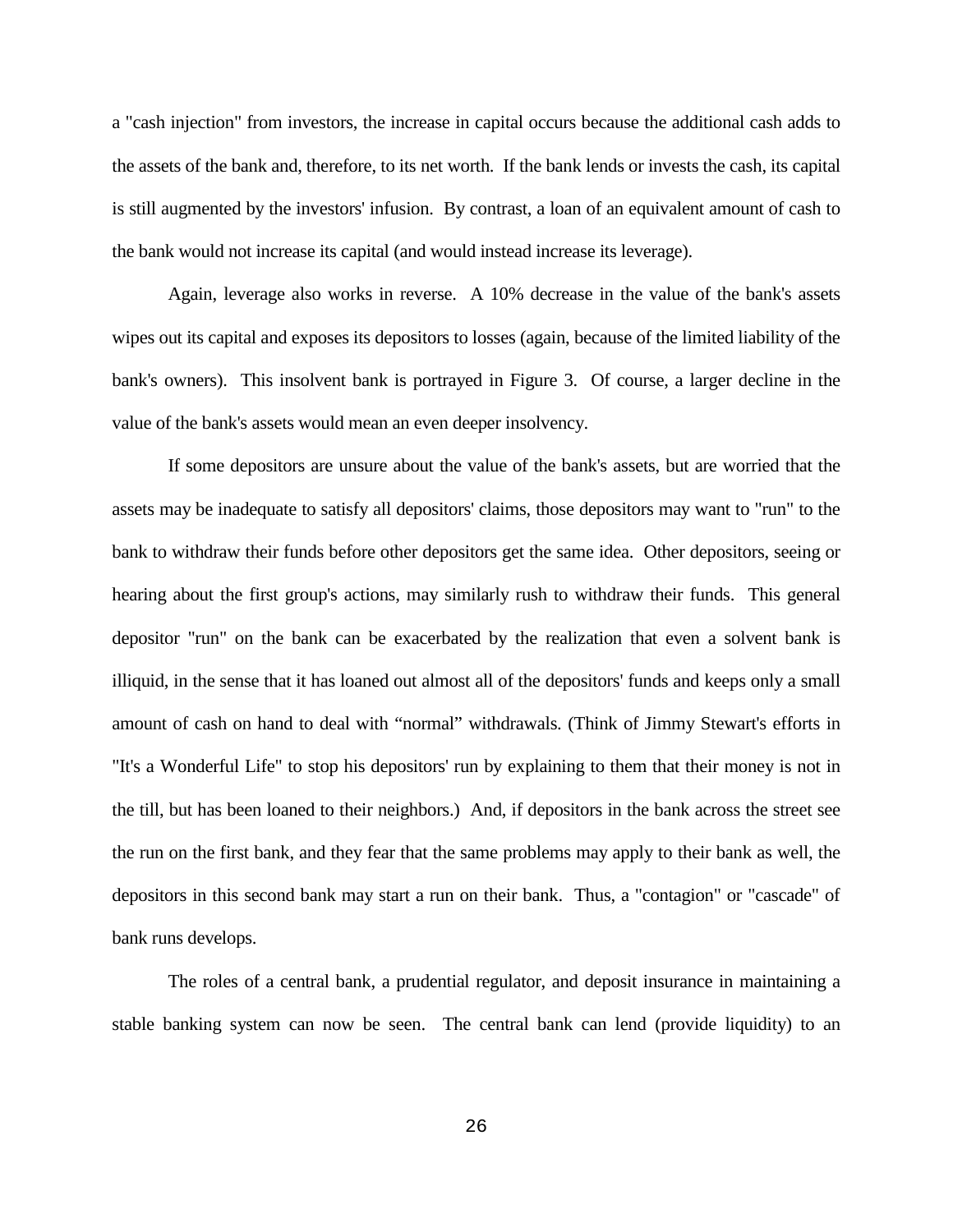otherwise illiquid, but solvent, bank, to help it deal with any temporary nervousness that might develop among its depositors. Prudential regulation is intended to prevent the bank from becoming insolvent and thereby prevent depositors from being exposed to losses. Deposit insurance provides back-up reassurance to depositors, in the event that prudential regulation has failed to prevent the bank's insolvency.

Finally, Figure 4 portrays a highly leveraged investment bank. Its \$100 in assets are its investments in bonds, loans, shares of stock, real estate, and just about any other asset—real or financial. Its \$97 in direct obligations are in the form of loans, bonds, commercial paper, and other obligations. By simple subtraction, it has only \$3 in capital.

The investment bank's leverage ratio is 33.33 to 1. Only a modest decrease in the value of its assets can expose its creditors to losses. It is easy to understand why creditors would become nervous and, if they owned short-term debt obligations, would begin a run on such an institution.<sup>[53](#page-26-0)</sup> Until March 2008, investment banks did not have access to the Federal Reserve for liquidity, the Securities and Exchange Commission was a weak prudential regulator, and there was no creditor insurance.

For all financial institutions, capital levels are so thin that accurate measurements of the value of the institution's assets—and thus of its capital (because capital is determined by simple subtraction)—are crucial. An accounting system that relies primarily on market values for the determination of asset values, with some allowance for the vagaries of thin markets, rather than on historical costs or on projected cash flows, is essential.

Finally, as an indication that the examples in Figures 2 and 4 are not exaggerations, Table

<span id="page-26-0"></span> $53$  It is harder to understand why anyone would lend to such an institution in the first place—but that is part of the mystery of the general neglect of risk by investors and lenders that immediately preceded the financial crisis.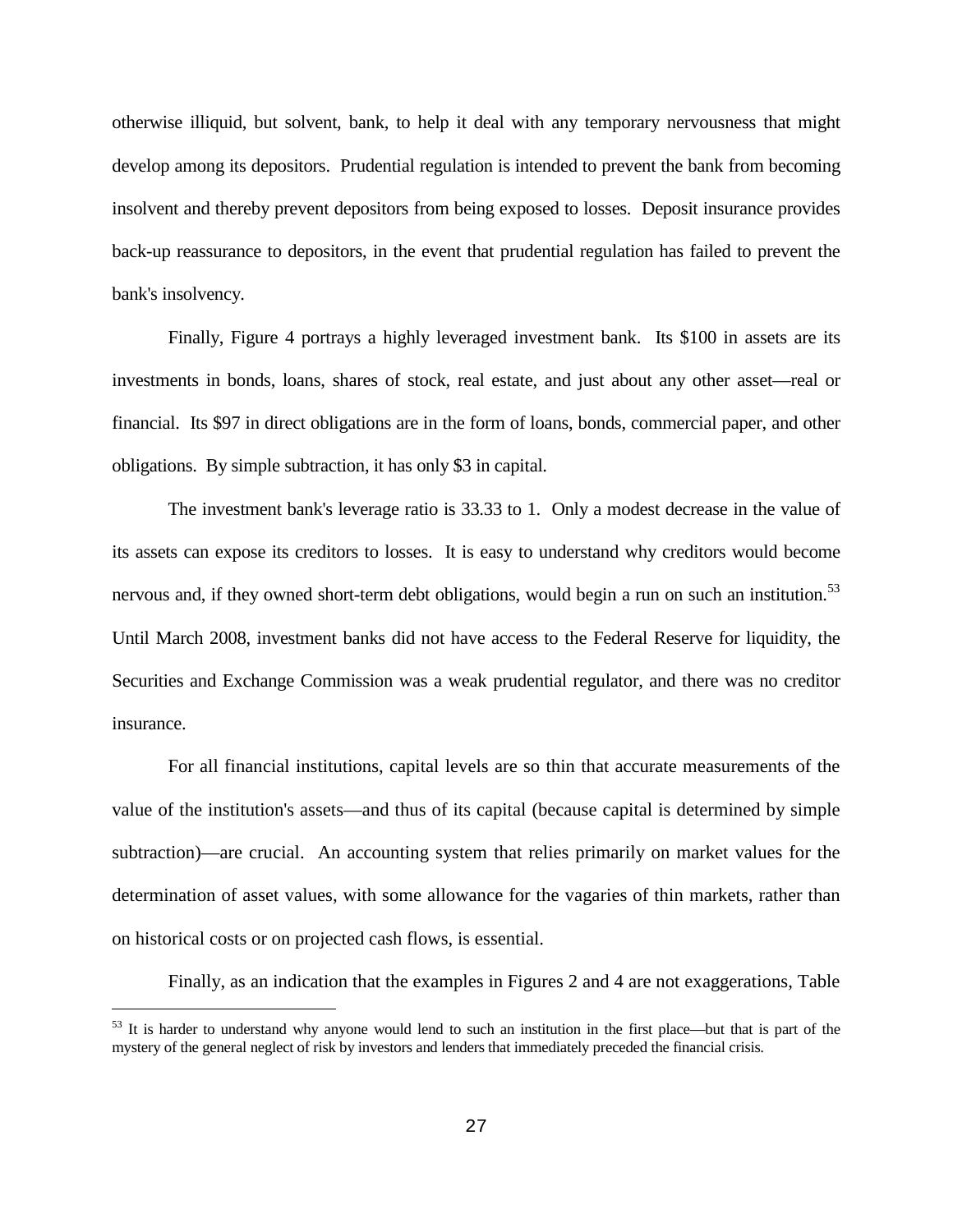1 provides data on the total assets and the net worth (capital) levels of the fifteen largest financial institutions in the United States as of December 31, 2007.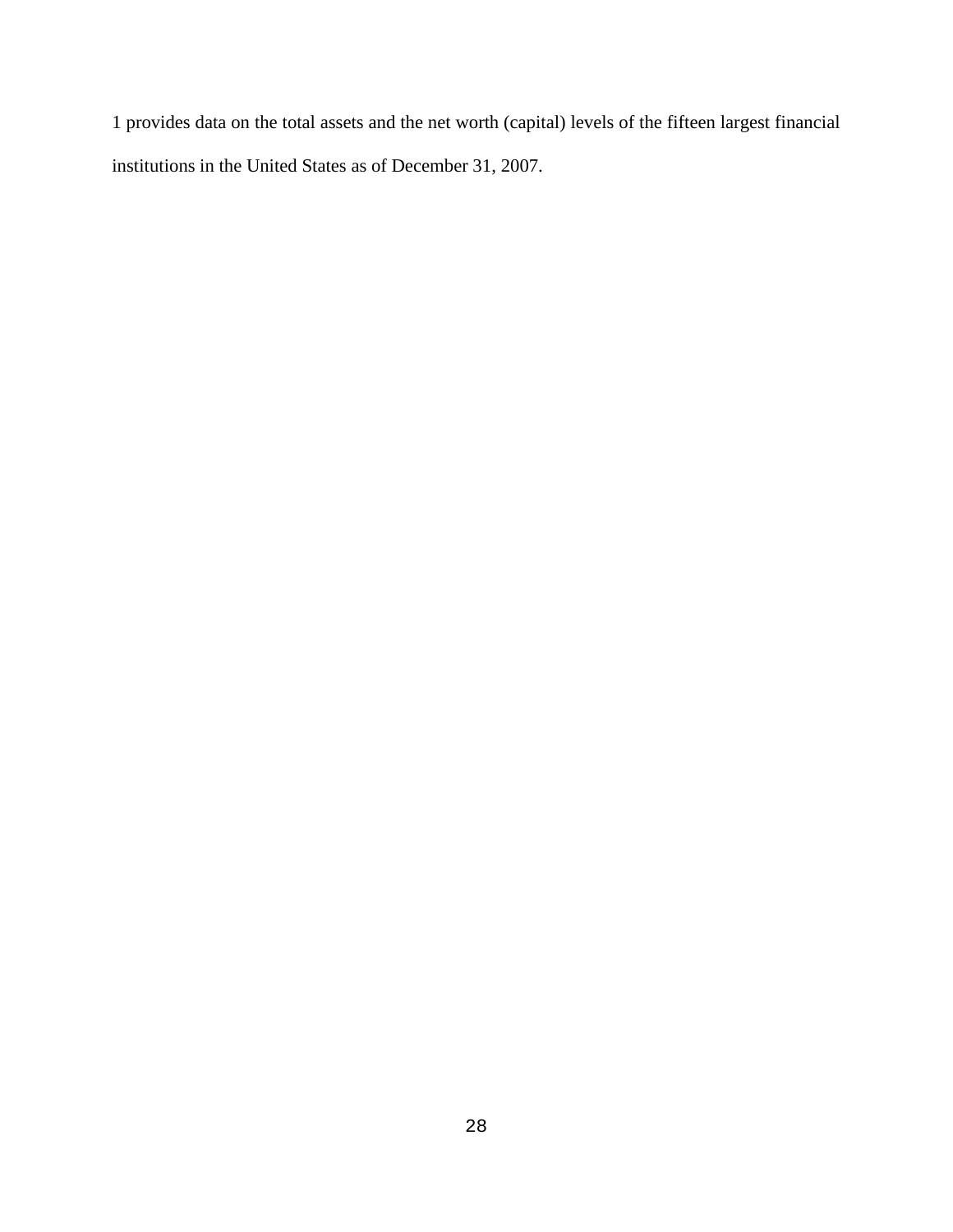| Assets                                      | Liabilities                                               |
|---------------------------------------------|-----------------------------------------------------------|
| $$100$ (plant, equip.,<br>inv., cash, etc.) | \$60 (bank loans, bonds)<br>issued, accts. payable, etc.) |
|                                             | \$40 (net worth, owners'<br>equity)                       |

# **Figure 1: The Balance Sheet of a Typical Manufacturing Corporation**

# **Figure 2: The Balance Sheet of a Well Capitalized Bank or Thrift**

------------------------------------------------------------------------------------------------------------

| Assets                               | Liabilities                                 |
|--------------------------------------|---------------------------------------------|
| \$100 (loans, bonds,<br>investments) | \$92 (deposits)                             |
|                                      | \$8 (net worth, owners'<br>equity, capital) |

# **Figure 3: The Balance Sheet of an Insolvent Bank or Thrift**

---------------------------------------------------------------------------------------------------------

| Assets                              | Liabilities                                                     |
|-------------------------------------|-----------------------------------------------------------------|
| \$90 (loans, bonds,<br>investments) | \$92 (deposits)<br>\$-2 (net worth, owners'<br>equity, capital) |

---------------------------------------------------------------------------------------------------------

# **Figure 4: The Balance Sheet of a Highly-Leveraged Investment Bank**

| Assets                                                       | Liabilities                                 |  |
|--------------------------------------------------------------|---------------------------------------------|--|
| \$100 (loans, bonds,<br>stocks, real estate,<br>investments) | $$97$ (bonds, loans, c.p.)                  |  |
|                                                              | \$3 (net worth, owners'<br>equity, capital) |  |